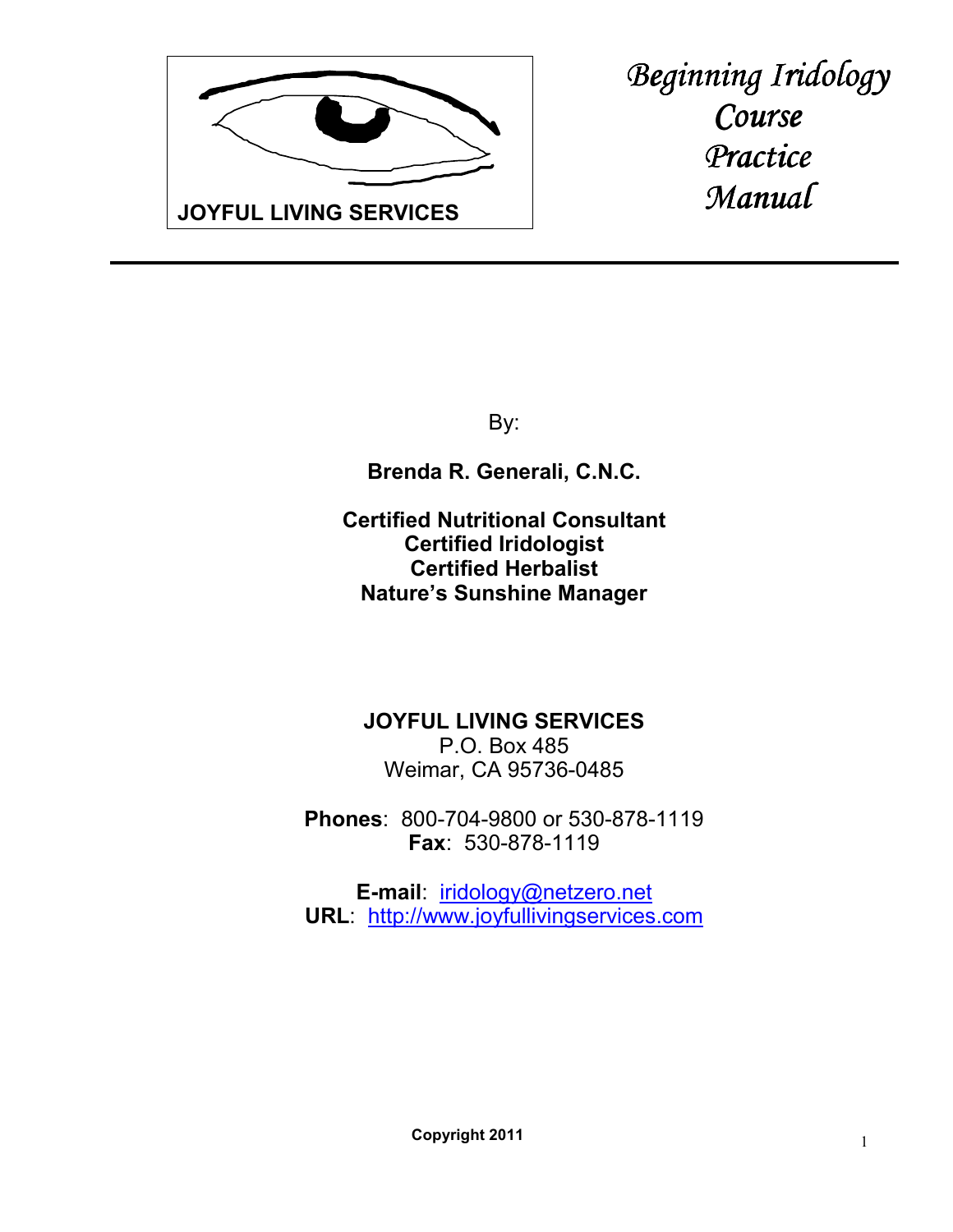

*Beginning Iridology Sworn Notarized Statement Statement* 

|                                                                                                                                                                                                                                                                                               |                                                                                               | Degree<br><b>Initials</b><br>if any: $\frac{1}{2}$ |  |
|-----------------------------------------------------------------------------------------------------------------------------------------------------------------------------------------------------------------------------------------------------------------------------------------------|-----------------------------------------------------------------------------------------------|----------------------------------------------------|--|
|                                                                                                                                                                                                                                                                                               |                                                                                               |                                                    |  |
|                                                                                                                                                                                                                                                                                               |                                                                                               |                                                    |  |
| Phone Number ( )                                                                                                                                                                                                                                                                              |                                                                                               |                                                    |  |
| Registration Number: To be assigned by the examiner and filled in at<br>Joyful Living Services.                                                                                                                                                                                               |                                                                                               |                                                    |  |
|                                                                                                                                                                                                                                                                                               | *SWORN NOTARIZED STATEMENT*<br>Required for certification by<br><b>Joyful Living Services</b> |                                                    |  |
| I hereby make oath and say that the answers to all questions in the 6 practice sessions<br>and were provided by me without direct assistance from any second party, and that all<br>research involved in the Certification process are my exclusive work and not that of any<br>second party. |                                                                                               |                                                    |  |
| Sign below in Notary's presence:                                                                                                                                                                                                                                                              |                                                                                               | Notary Stamp Here                                  |  |
| NOTARIZED: Subscribed and Sworn before<br>me this _______ day of ________ 20 _____<br>My commission expires: _________ 20 ____                                                                                                                                                                |                                                                                               |                                                    |  |
| <b>NOTARY PUBLIC</b>                                                                                                                                                                                                                                                                          |                                                                                               |                                                    |  |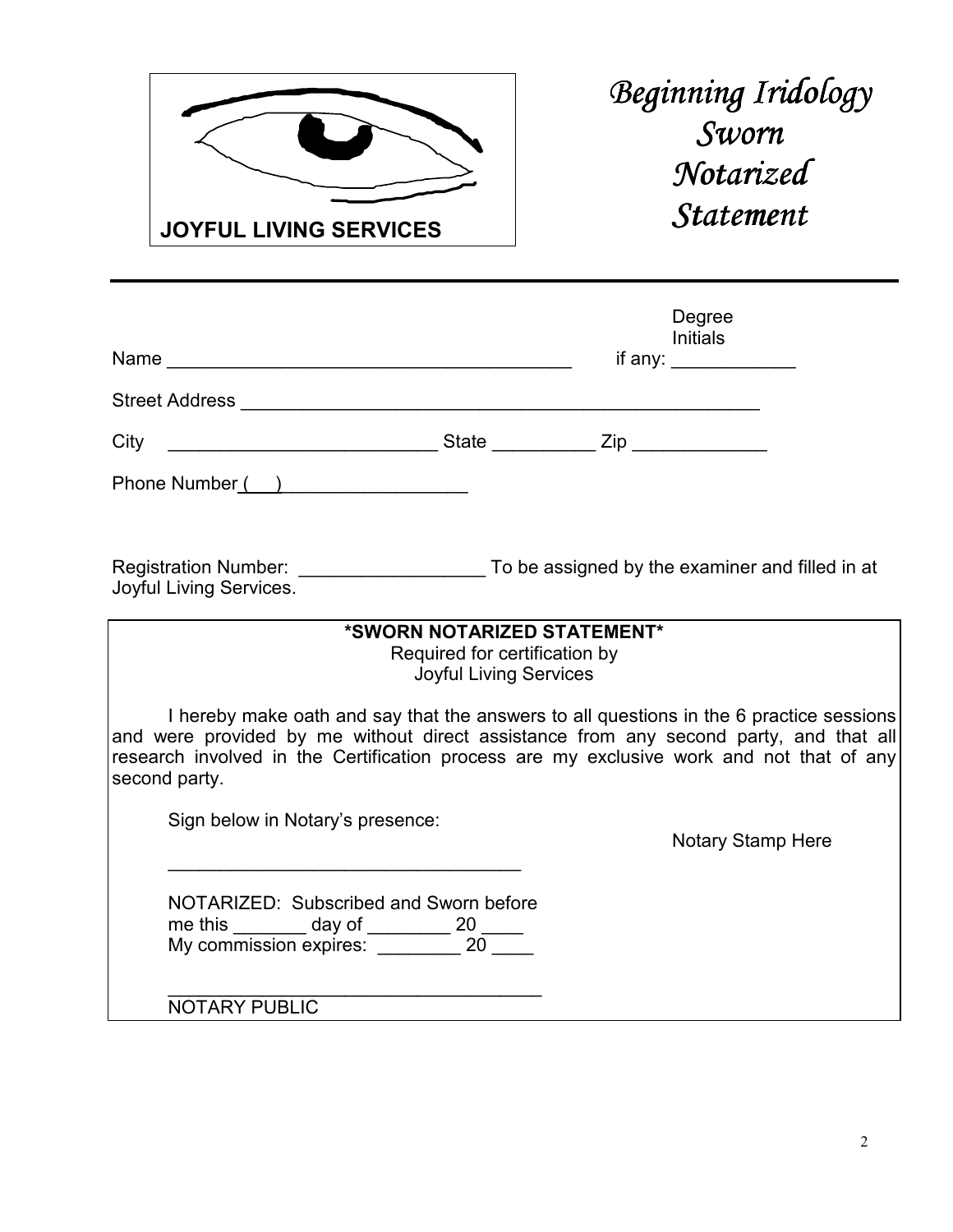

## **Determine the True Iris Color for Each Iris Below.**

| Iris $1$ :  | True Iris Color: |  |
|-------------|------------------|--|
| $l$ ris 2:  | True Iris Color: |  |
| $l$ ris $3$ | True Iris Color: |  |
| $l$ ris 4:  | True Iris Color: |  |
| $l$ ris 5:  | True Iris Color: |  |
| $l$ ris 6:  | True Iris Color: |  |
| Iris $7$ :  | True Iris Color: |  |
| lris 8:     | True Iris Color: |  |
| Iris $9$ :  | True Iris Color: |  |
| Iris $10$ : | True Iris Color: |  |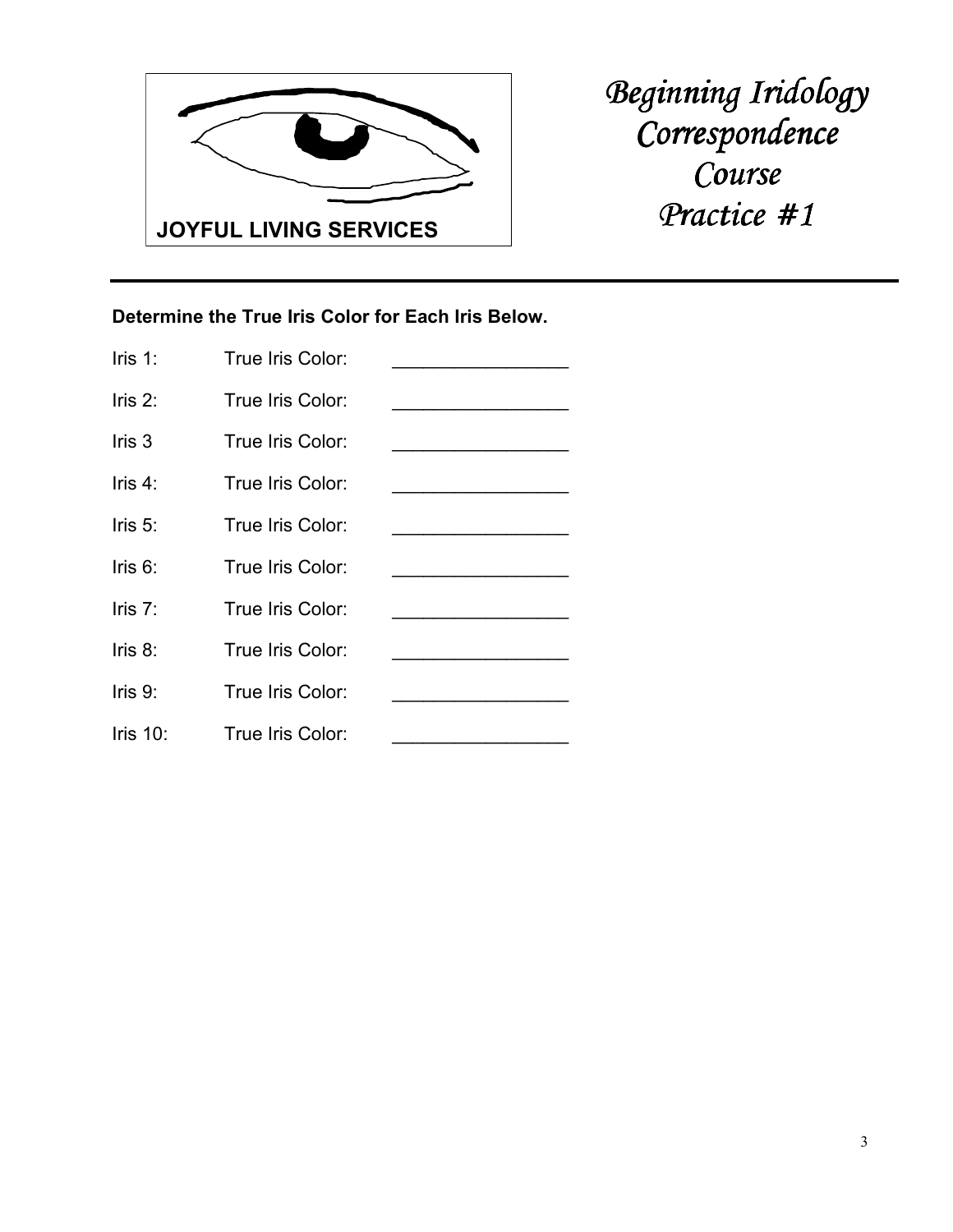

| Iris 1        |                                                      |
|---------------|------------------------------------------------------|
|               | Medulla                                              |
|               | Sex Impulse - Mental Sex Area                        |
|               | <b>Inherent Mental</b>                               |
|               | <b>Sensory Locomotion</b>                            |
|               | <b>Animation Life</b>                                |
|               | Five Sense Area (smell, touch, sight, sound, taste)  |
|               | Ego Pressure                                         |
|               | <b>Acquired Mental Speech</b>                        |
|               | <b>Mental Ability</b>                                |
|               | Equilibrium - Dizziness Center                       |
|               | Temple/Forehead                                      |
|               | Sinus                                                |
|               | Lungs (8-10 R, 2-4 L)                                |
|               | Bronchioles (8-10 R, 2-4 L)                          |
|               | Bronchus (2-3:30 R, 8:30-10 L)                       |
|               | Ribs (8-9 R, 3-4 L)                                  |
|               | Breast (8-9 R, 3-4 L)                                |
|               | Heart $(2-3 L)$                                      |
| <u>Iris 2</u> |                                                      |
|               | Medulla                                              |
|               | Sex Impulse - Mental Sex Area                        |
|               | <b>Inherent Mental</b>                               |
|               | <b>Sensory Locomotion</b>                            |
|               | <b>Animation Life</b>                                |
|               | Five Sense Area (smell, touch, sight, sound, taste)  |
|               | Ego Pressure                                         |
|               | <b>Acquired Mental Speech</b>                        |
|               | <b>Mental Ability</b>                                |
|               | Equilibrium - Dizziness Center                       |
|               | Temple/Forehead                                      |
|               | <b>Sinus</b>                                         |
|               | Lungs (8-10 R, 2-4 L)<br>Bronchioles (8-10 R, 2-4 L) |
|               | Bronchus (2-3:30 R, 8:30-10 L)                       |
|               | Ribs (8-9 R, 3-4 L)                                  |
|               | Breast (8-9 R, 3-4 L)                                |
|               | Heart $(2-3 L)$                                      |
|               |                                                      |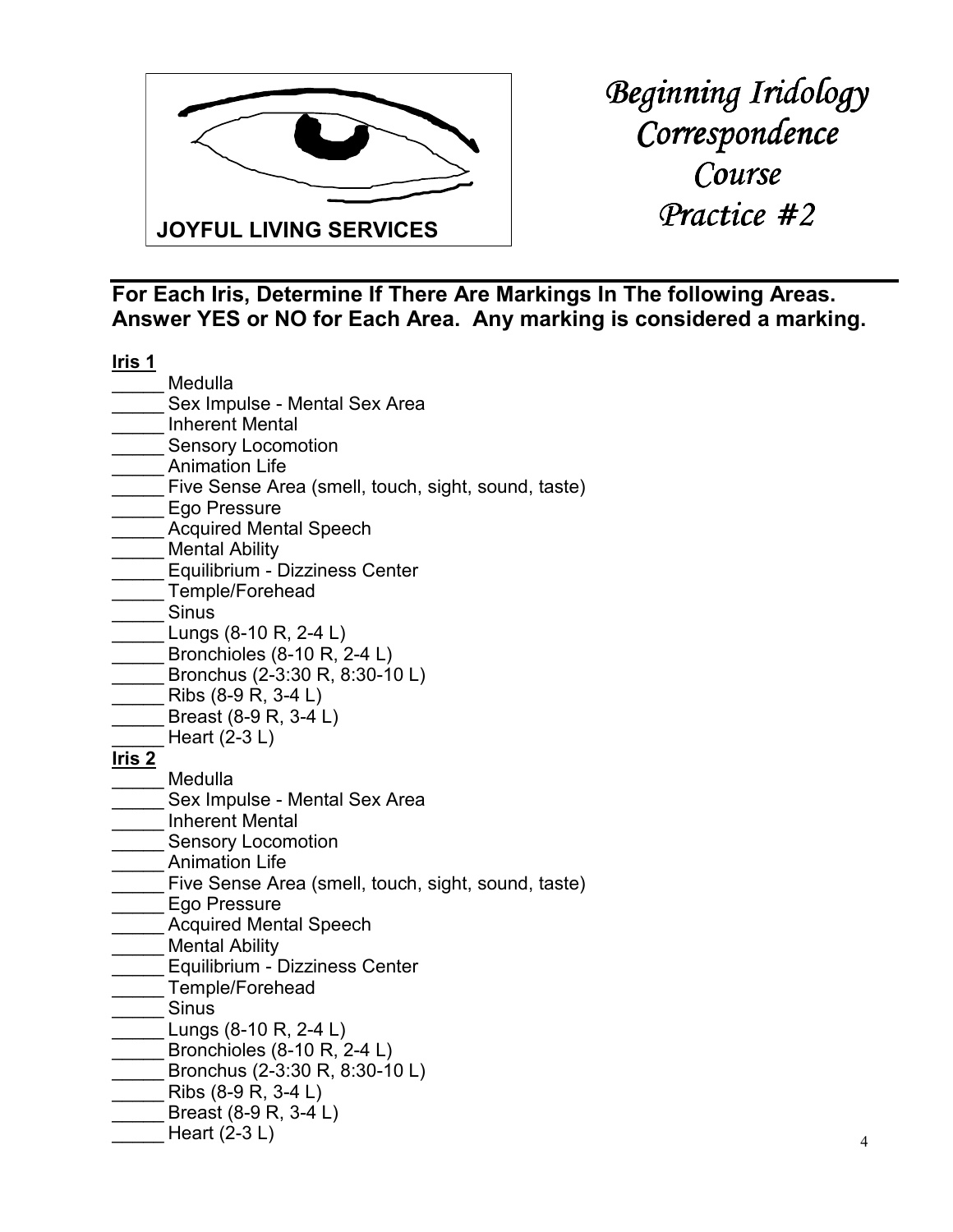

| <u>Iris 3</u> |                                                     |
|---------------|-----------------------------------------------------|
|               | Medulla                                             |
|               | Sex Impulse - Mental Sex Area                       |
|               | <b>Inherent Mental</b>                              |
|               | <b>Sensory Locomotion</b>                           |
|               | <b>Animation Life</b>                               |
|               | Five Sense Area (smell, touch, sight, sound, taste) |
|               | Ego Pressure                                        |
|               | <b>Acquired Mental Speech</b>                       |
|               | <b>Mental Ability</b>                               |
|               | Equilibrium - Dizziness Center                      |
|               | Temple/Forehead                                     |
|               | <b>Sinus</b>                                        |
|               | Lungs (8-10 R, 2-4 L)                               |
|               | Bronchioles (8-10 R, 2-4 L)                         |
|               | Bronchus (2-3:30 R, 8:30-10 L)                      |
|               | Ribs (8-9 R, 3-4 L)                                 |
|               | Breast (8-9 R, 3-4 L)                               |
|               | Heart $(2-3 L)$                                     |
| Iris 4        |                                                     |
|               | Medulla                                             |
|               | Sex Impulse - Mental Sex Area                       |
|               | <b>Inherent Mental</b>                              |
|               | <b>Sensory Locomotion</b><br><b>Animation Life</b>  |
|               | Five Sense Area (smell, touch, sight, sound, taste) |
|               | Ego Pressure                                        |
|               | <b>Acquired Mental Speech</b>                       |
|               | <b>Mental Ability</b>                               |
|               | Equilibrium - Dizziness Center                      |
|               | Temple/Forehead                                     |
|               | <b>Sinus</b>                                        |
|               | Lungs (8-10 R, 2-4 L)                               |
|               | Bronchioles (8-10 R, 2-4 L)                         |
|               | Bronchus (2-3:30 R, 8:30-10 L)                      |
|               | Ribs (8-9 R, 3-4 L)                                 |
|               | Breast (8-9 R, 3-4 L)                               |
|               | Heart $(2-3 L)$                                     |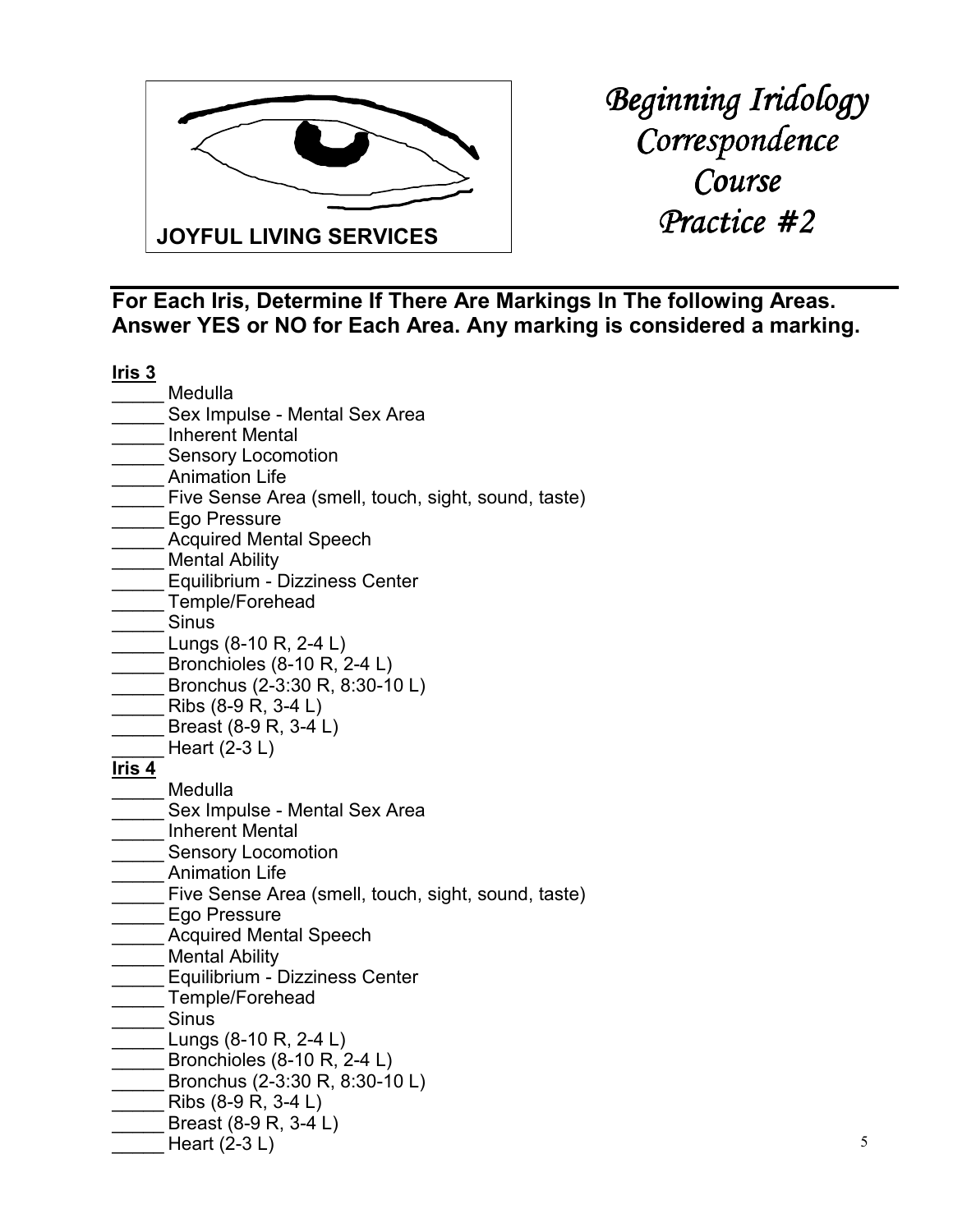

| <u>Iris 5</u> |                                                     |
|---------------|-----------------------------------------------------|
|               | Medulla                                             |
|               | Sex Impulse - Mental Sex Area                       |
|               | <b>Inherent Mental</b>                              |
|               | <b>Sensory Locomotion</b>                           |
|               | <b>Animation Life</b>                               |
|               | Five Sense Area (smell, touch, sight, sound, taste) |
|               | Ego Pressure                                        |
|               | <b>Acquired Mental Speech</b>                       |
|               | <b>Mental Ability</b>                               |
|               | Equilibrium - Dizziness Center                      |
|               | Temple/Forehead                                     |
|               | Sinus                                               |
|               | Lungs (8-10 R, 2-4 L)                               |
|               | Bronchioles (8-10 R, 2-4 L)                         |
|               | Bronchus (2-3:30 R, 8:30-10 L)                      |
|               | Ribs (8-9 R, 3-4 L)                                 |
|               | Breast (8-9 R, 3-4 L)                               |
|               | Heart $(2-3 L)$                                     |
| <u>Iris 6</u> | Medulla                                             |
|               | Sex Impulse - Mental Sex Area                       |
|               | <b>Inherent Mental</b>                              |
|               | <b>Sensory Locomotion</b>                           |
|               | <b>Animation Life</b>                               |
|               | Five Sense Area (smell, touch, sight, sound, taste) |
|               | Ego Pressure                                        |
|               | <b>Acquired Mental Speech</b>                       |
|               | <b>Mental Ability</b>                               |
|               | Equilibrium - Dizziness Center                      |
|               | Temple/Forehead                                     |
|               | <b>Sinus</b>                                        |
|               | Lungs (8-10 R, 2-4 L)                               |
|               | Bronchioles (8-10 R, 2-4 L)                         |
|               | Bronchus (2-3:30 R, 8:30-10 L)                      |
|               | Ribs (8-9 R, 3-4 L)                                 |
|               | Breast (8-9 R, 3-4 L)                               |
|               | Heart $(2-3 L)$                                     |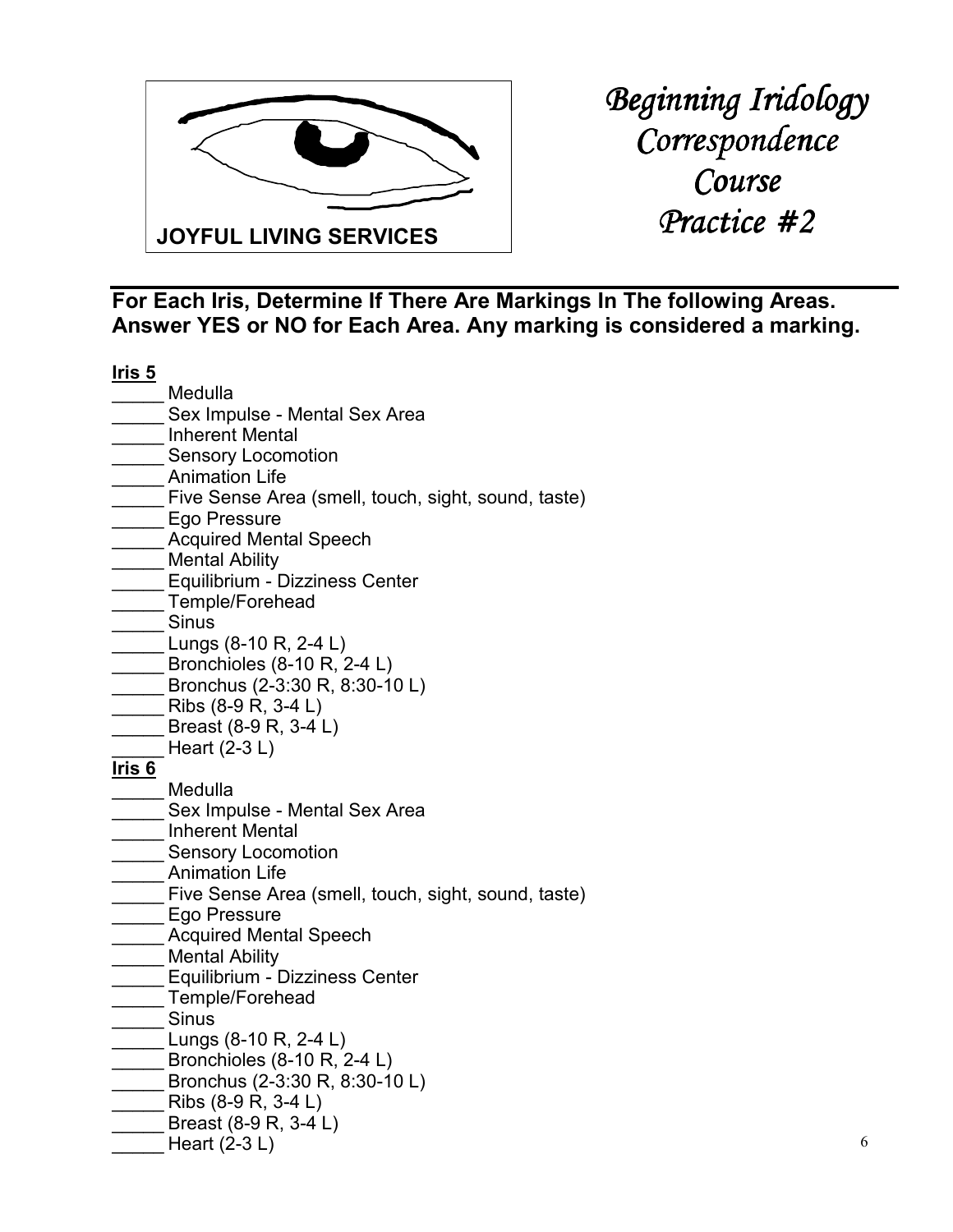

| <u>Iris 7</u> |                                                                     |
|---------------|---------------------------------------------------------------------|
|               | Medulla                                                             |
|               | Sex Impulse - Mental Sex Area                                       |
|               | <b>Inherent Mental</b>                                              |
|               | <b>Sensory Locomotion</b>                                           |
|               | <b>Animation Life</b>                                               |
|               | Five Sense Area (smell, touch, sight, sound, taste)                 |
|               | Ego Pressure                                                        |
|               | <b>Acquired Mental Speech</b>                                       |
|               | <b>Mental Ability</b>                                               |
|               | Equilibrium - Dizziness Center                                      |
|               | Temple/Forehead                                                     |
|               | Sinus                                                               |
|               | Lungs (8-10 R, 2-4 L)                                               |
|               | Bronchioles (8-10 R, 2-4 L)                                         |
|               | Bronchus (2-3:30 R, 8:30-10 L)                                      |
|               | Ribs (8-9 R, 3-4 L)                                                 |
|               | Breast (8-9 R, 3-4 L)                                               |
|               | Heart $(2-3 L)$                                                     |
| Iris 8        |                                                                     |
|               | Medulla                                                             |
|               | Sex Impulse - Mental Sex Area                                       |
|               | <b>Inherent Mental</b>                                              |
|               | <b>Sensory Locomotion</b>                                           |
|               | <b>Animation Life</b>                                               |
|               | Five Sense Area (smell, touch, sight, sound, taste)<br>Ego Pressure |
|               | <b>Acquired Mental Speech</b>                                       |
|               | <b>Mental Ability</b>                                               |
|               | Equilibrium - Dizziness Center                                      |
|               | Temple/Forehead                                                     |
|               | <b>Sinus</b>                                                        |
|               | Lungs (8-10 R, 2-4 L)                                               |
|               | Bronchioles (8-10 R, 2-4 L)                                         |
|               | Bronchus (2-3:30 R, 8:30-10 L)                                      |
|               | Ribs (8-9 R, 3-4 L)                                                 |
|               | Breast (8-9 R, 3-4 L)                                               |
|               | Heart (2-3 L)                                                       |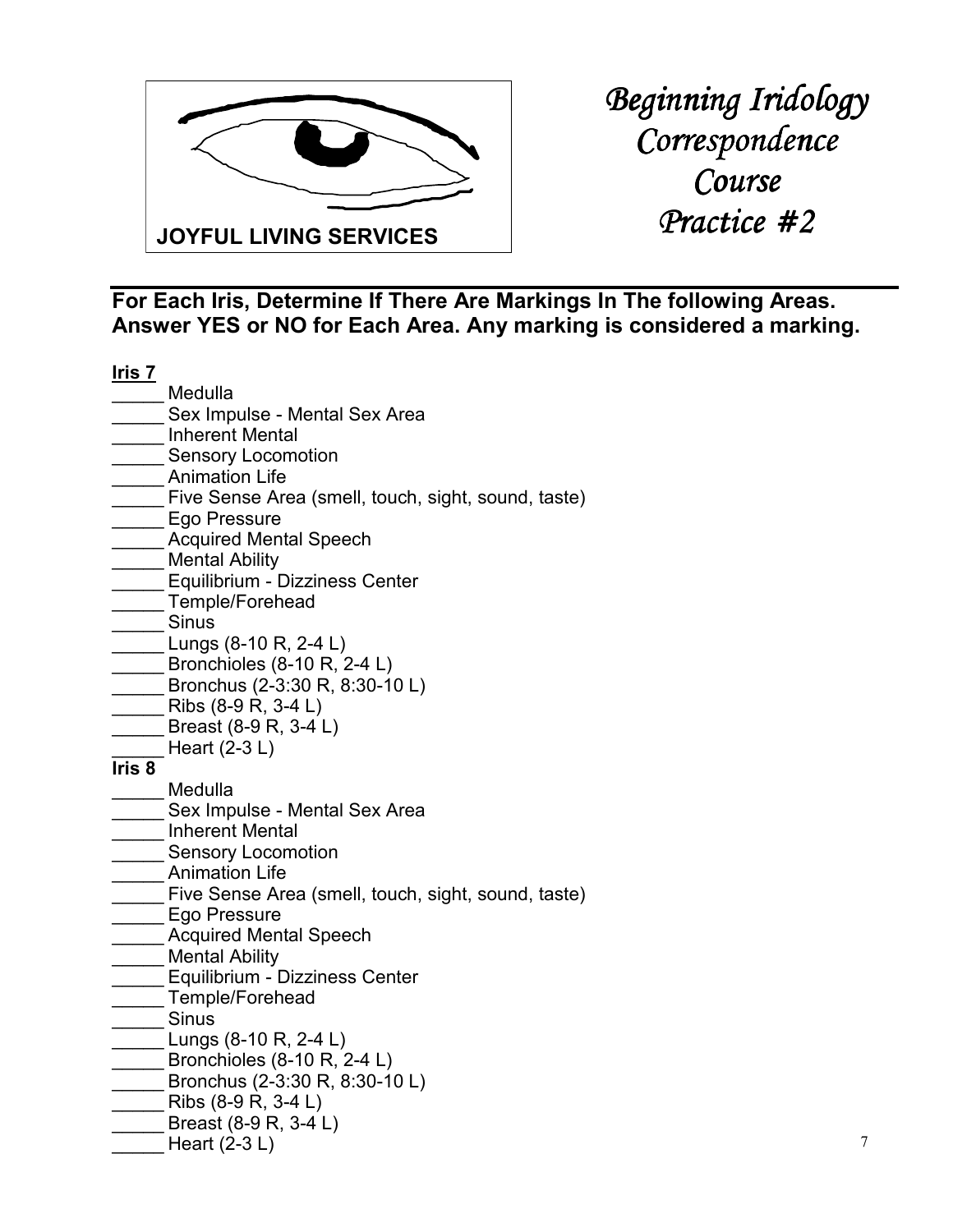

| Iris <sub>9</sub> |                                                     |
|-------------------|-----------------------------------------------------|
|                   | Medulla                                             |
|                   | Sex Impulse - Mental Sex Area                       |
|                   | <b>Inherent Mental</b>                              |
|                   | <b>Sensory Locomotion</b>                           |
|                   | <b>Animation Life</b>                               |
|                   | Five Sense Area (smell, touch, sight, sound, taste) |
|                   | Ego Pressure                                        |
|                   | <b>Acquired Mental Speech</b>                       |
|                   | <b>Mental Ability</b>                               |
|                   | Equilibrium - Dizziness Center                      |
|                   | Temple/Forehead                                     |
|                   | <b>Sinus</b>                                        |
|                   | Lungs (8-10 R, 2-4 L)                               |
|                   | Bronchioles (8-10 R, 2-4 L)                         |
|                   | Bronchus (2-3:30 R, 8:30-10 L)                      |
|                   | Ribs (8-9 R, 3-4 L)                                 |
|                   | Breast (8-9 R, 3-4 L)                               |
|                   | Heart $(2-3 L)$                                     |
| <u>Iris 10</u>    | Medulla                                             |
|                   | Sex Impulse - Mental Sex Area                       |
|                   | <b>Inherent Mental</b>                              |
|                   | <b>Sensory Locomotion</b>                           |
|                   | <b>Animation Life</b>                               |
|                   | Five Sense Area (smell, touch, sight, sound, taste) |
|                   | Ego Pressure                                        |
|                   | <b>Acquired Mental Speech</b>                       |
|                   | <b>Mental Ability</b>                               |
|                   | Equilibrium - Dizziness Center                      |
|                   | Temple/Forehead                                     |
|                   | <b>Sinus</b>                                        |
|                   | Lungs (8-10 R, 2-4 L)                               |
|                   | Bronchioles (8-10 R, 2-4 L)                         |
|                   | Bronchus (2-3:30 R, 8:30-10 L)                      |
|                   | Ribs (8-9 R, 3-4 L)                                 |
|                   | Breast (8-9 R, 3-4 L)                               |
|                   | Heart $(2-3 L)$                                     |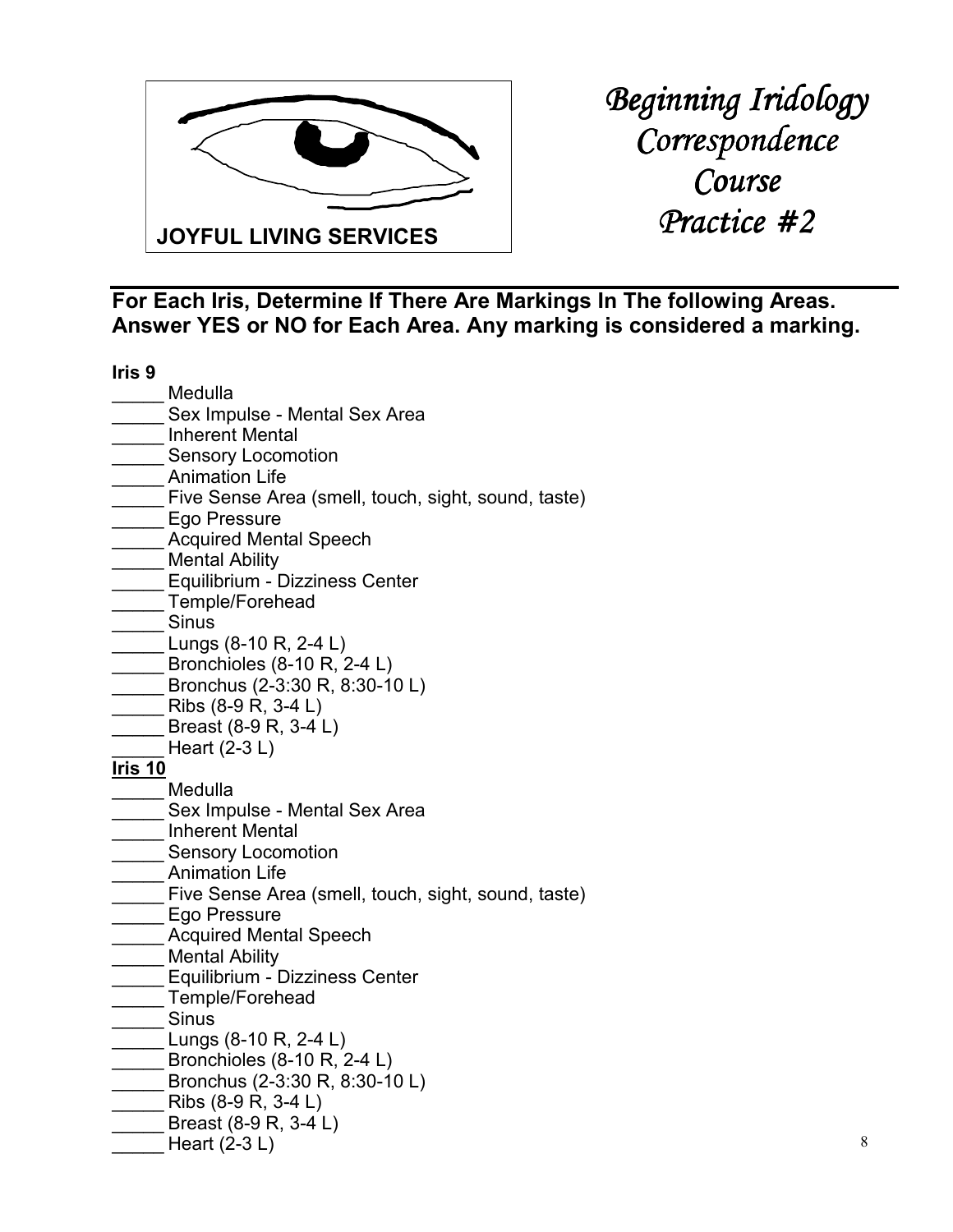

| <u>Iris 1</u>                                                                                                                                                                                                                                                     |                                                 |
|-------------------------------------------------------------------------------------------------------------------------------------------------------------------------------------------------------------------------------------------------------------------|-------------------------------------------------|
|                                                                                                                                                                                                                                                                   | Arm Hand $(8 R, 4 L)$                           |
|                                                                                                                                                                                                                                                                   | Spleen (4:30 L)                                 |
|                                                                                                                                                                                                                                                                   | Liver (7:30 R)                                  |
|                                                                                                                                                                                                                                                                   | Gallbladder (7:30 R)                            |
| $\label{eq:2.1} \begin{array}{ll} \mathcal{L}_{\text{max}}(\mathcal{L}_{\text{max}}) & \mathcal{L}_{\text{max}}(\mathcal{L}_{\text{max}}) \\ \mathcal{L}_{\text{max}}(\mathcal{L}_{\text{max}}) & \mathcal{L}_{\text{max}}(\mathcal{L}_{\text{max}}) \end{array}$ | Ovary Testes (7 R, 5 L)                         |
|                                                                                                                                                                                                                                                                   | Pancreas (7 R)                                  |
|                                                                                                                                                                                                                                                                   | Adrenal Gland (5:30-R, 6:30-L)                  |
|                                                                                                                                                                                                                                                                   | Kidney (5:30-R, 6:30-L)                         |
| _______                                                                                                                                                                                                                                                           | Uterus Prostate (5 R, 7 L)                      |
|                                                                                                                                                                                                                                                                   | Vagina/Penis (5 R, 7 L)                         |
|                                                                                                                                                                                                                                                                   | Anus Rectum (6:45 L)                            |
|                                                                                                                                                                                                                                                                   | Scrotum Perineum (7:45 L)                       |
|                                                                                                                                                                                                                                                                   | Bladder (4:45 R, 7:15 L)                        |
|                                                                                                                                                                                                                                                                   | Appendix (6:30 R)                               |
|                                                                                                                                                                                                                                                                   |                                                 |
|                                                                                                                                                                                                                                                                   | Back & Spine (3:30-4:45 R, 7:30-8:30 L)         |
|                                                                                                                                                                                                                                                                   | Throat (2-3:15 R, 8:45-10 L)                    |
|                                                                                                                                                                                                                                                                   | Face (1-2 R, 10-11 L)                           |
|                                                                                                                                                                                                                                                                   | Neck & Shoulder (10-11 R, 1-2 L)                |
|                                                                                                                                                                                                                                                                   | Pineal (12-1 R, 11-12 L)                        |
|                                                                                                                                                                                                                                                                   | Pituitary (12-1 R, 11-12 L)                     |
|                                                                                                                                                                                                                                                                   | Hypothalamus Gland (12-1 R, 11-12 L)            |
|                                                                                                                                                                                                                                                                   | Solar Plexus (3:45 L)                           |
|                                                                                                                                                                                                                                                                   | <b>Ileocecal Valve</b>                          |
|                                                                                                                                                                                                                                                                   | Lower Abdomen (6:15-7 R, 5-5:45 L)              |
|                                                                                                                                                                                                                                                                   | Stomach (Center) - Upper=Cardiac, Lower=Pylorus |
|                                                                                                                                                                                                                                                                   | Autonomic Nerve Wreath (Center)                 |
|                                                                                                                                                                                                                                                                   | <b>Small Intestines</b>                         |
|                                                                                                                                                                                                                                                                   | Cecum                                           |
|                                                                                                                                                                                                                                                                   | <b>Ascending Colon</b>                          |
|                                                                                                                                                                                                                                                                   | <b>Transverse Colon</b>                         |
|                                                                                                                                                                                                                                                                   | <b>Descending Colon</b>                         |
|                                                                                                                                                                                                                                                                   | Sigmoid Colon                                   |
|                                                                                                                                                                                                                                                                   | Duodenum (Center 7:45 R)                        |
|                                                                                                                                                                                                                                                                   | Peyers Patches (2-3:30 R, 8:30-10 L)            |
|                                                                                                                                                                                                                                                                   | Lymphatic & Circulatory Systems (Outer)         |
|                                                                                                                                                                                                                                                                   | Skin (Outer)                                    |
|                                                                                                                                                                                                                                                                   | Leg/Knee/Foot (6:00 R, 6:00 L)                  |
|                                                                                                                                                                                                                                                                   |                                                 |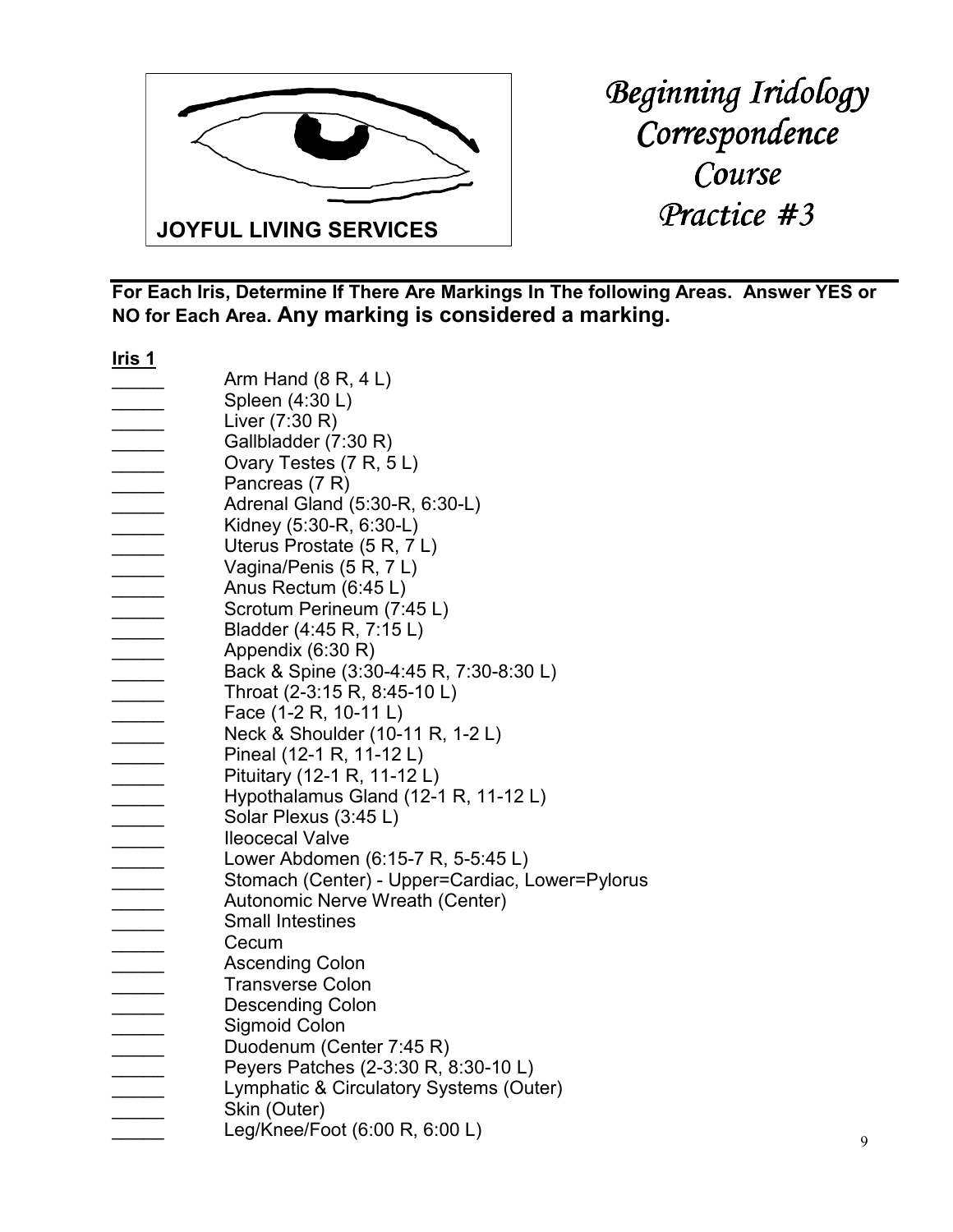

| <u>Iris 2</u>            |                                                 |
|--------------------------|-------------------------------------------------|
|                          | Arm Hand $(8 R, 4 L)$                           |
|                          | Spleen (4:30 L)                                 |
|                          | Liver (7:30 R)                                  |
|                          | Gallbladder (7:30 R)                            |
|                          | Ovary Testes (7 R, 5 L)                         |
| $\overline{\phantom{a}}$ | Pancreas (7 R)                                  |
|                          | Adrenal Gland (5:30-R, 6:30-L)                  |
|                          | Kidney (5:30-R, 6:30-L)                         |
| $\overline{\phantom{a}}$ | Uterus Prostate (5 R, 7 L)                      |
|                          | Vagina/Penis (5 R, 7 L)                         |
|                          | Anus Rectum (6:45 L)                            |
|                          | Scrotum Perineum (7:45 L)                       |
|                          | Bladder (4:45 R, 7:15 L)                        |
|                          | Appendix (6:30 R)                               |
|                          | Back & Spine (3:30-4:45 R, 7:30-8:30 L)         |
|                          | Throat (2-3:15 R, 8:45-10 L)                    |
|                          | Face (1-2 R, 10-11 L)                           |
|                          | Neck & Shoulder (10-11 R, 1-2 L)                |
|                          | Pineal (12-1 R, 11-12 L)                        |
|                          | Pituitary (12-1 R, 11-12 L)                     |
|                          | Hypothalamus Gland (12-1 R, 11-12 L)            |
|                          |                                                 |
|                          | Solar Plexus (3:45 L)                           |
|                          | <b>Ileocecal Valve</b>                          |
|                          | Lower Abdomen (6:15-7 R, 5-5:45 L)              |
|                          | Stomach (Center) - Upper=Cardiac, Lower=Pylorus |
|                          | Autonomic Nerve Wreath (Center)                 |
|                          | <b>Small Intestines</b>                         |
|                          | Cecum                                           |
|                          | <b>Ascending Colon</b>                          |
|                          | <b>Transverse Colon</b>                         |
|                          | <b>Descending Colon</b>                         |
|                          | <b>Sigmoid Colon</b>                            |
|                          | Duodenum (Center 7:45 R)                        |
|                          | Peyers Patches (2-3:30 R, 8:30-10 L)            |
|                          | Lymphatic & Circulatory Systems (Outer)         |
|                          | Skin (Outer)                                    |
|                          | Leg/Knee/Foot (6:00 R, 6:00 L)                  |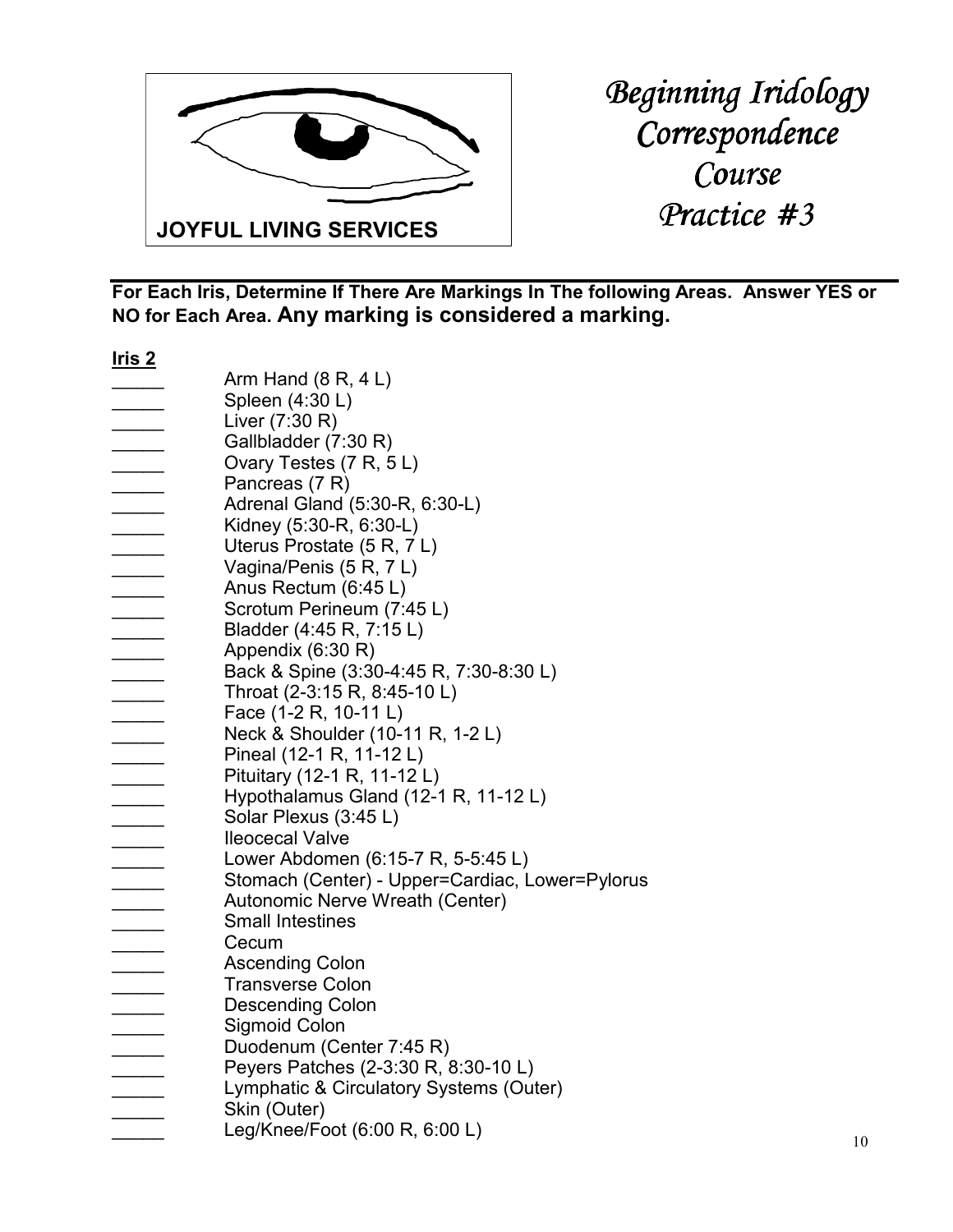

*Beginning Iridology*   $Correspondence Course$ *Practice #3 Practice* 

| <u>Iris 3</u>            |                                                 |
|--------------------------|-------------------------------------------------|
|                          | Arm Hand $(8 R, 4 L)$                           |
|                          | Spleen (4:30 L)                                 |
|                          | Liver $(7:30 R)$                                |
|                          | Gallbladder (7:30 R)                            |
| $\sim$                   | Ovary Testes (7 R, 5 L)                         |
|                          | Pancreas (7 R)                                  |
| $\sim$                   | Adrenal Gland (5:30-R, 6:30-L)                  |
| $\overline{\phantom{a}}$ | Kidney (5:30-R, 6:30-L)                         |
|                          | Uterus Prostate (5 R, 7 L)                      |
|                          | Vagina/Penis (5 R, 7 L)                         |
|                          | Anus Rectum (6:45 L)                            |
|                          | Scrotum Perineum (7:45 L)                       |
|                          | Bladder (4:45 R, 7:15 L)                        |
|                          | Appendix (6:30 R)                               |
|                          | Back & Spine (3:30-4:45 R, 7:30-8:30 L)         |
|                          |                                                 |
|                          | Throat (2-3:15 R, 8:45-10 L)                    |
|                          | Face (1-2 R, 10-11 L)                           |
|                          | Neck & Shoulder (10-11 R, 1-2 L)                |
|                          | Pineal (12-1 R, 11-12 L)                        |
|                          | Pituitary (12-1 R, 11-12 L)                     |
|                          | Hypothalamus Gland (12-1 R, 11-12 L)            |
|                          | Solar Plexus (3:45 L)                           |
|                          | <b>Ileocecal Valve</b>                          |
|                          | Lower Abdomen (6:15-7 R, 5-5:45 L)              |
|                          | Stomach (Center) - Upper=Cardiac, Lower=Pylorus |
|                          | Autonomic Nerve Wreath (Center)                 |
|                          | <b>Small Intestines</b>                         |
|                          | Cecum                                           |
|                          | <b>Ascending Colon</b>                          |
|                          | <b>Transverse Colon</b>                         |
|                          | <b>Descending Colon</b>                         |
|                          | Sigmoid Colon                                   |
|                          | Duodenum (Center 7:45 R)                        |
|                          | Peyers Patches (2-3:30 R, 8:30-10 L)            |
| $\overline{\phantom{a}}$ | Lymphatic & Circulatory Systems (Outer)         |
|                          | Skin (Outer)                                    |
|                          | Leg/Knee/Foot (6:00 R, 6:00 L)                  |
|                          |                                                 |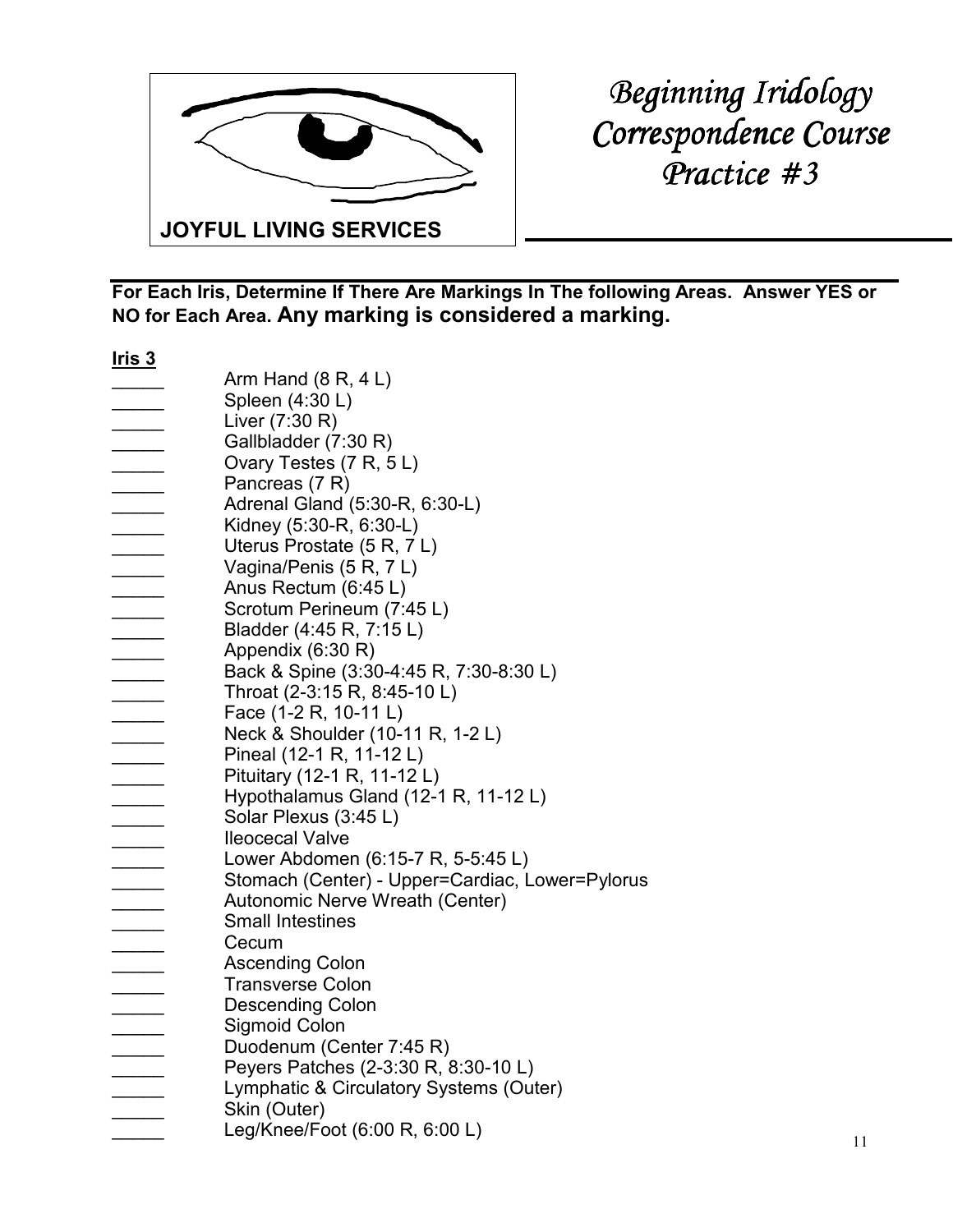

*Beginning Iridology Correspondence Course Practice #3 Practice* 

| <u>Iris 4</u>            |                                                 |
|--------------------------|-------------------------------------------------|
|                          | Arm Hand $(8 R, 4 L)$                           |
|                          | Spleen (4:30 L)                                 |
|                          | Liver (7:30 R)                                  |
|                          | Gallbladder (7:30 R)                            |
|                          | Ovary Testes (7 R, 5 L)                         |
| $\overline{\phantom{a}}$ | Pancreas (7 R)                                  |
|                          | Adrenal Gland (5:30-R, 6:30-L)                  |
|                          | Kidney (5:30-R, 6:30-L)                         |
| $\overline{\phantom{a}}$ | Uterus Prostate (5 R, 7 L)                      |
|                          | Vagina/Penis (5 R, 7 L)                         |
|                          | Anus Rectum (6:45 L)                            |
|                          | Scrotum Perineum (7:45 L)                       |
|                          | Bladder (4:45 R, 7:15 L)                        |
|                          | Appendix (6:30 R)                               |
|                          | Back & Spine (3:30-4:45 R, 7:30-8:30 L)         |
|                          | Throat (2-3:15 R, 8:45-10 L)                    |
|                          |                                                 |
|                          | Face (1-2 R, 10-11 L)                           |
|                          | Neck & Shoulder (10-11 R, 1-2 L)                |
|                          | Pineal (12-1 R, 11-12 L)                        |
|                          | Pituitary (12-1 R, 11-12 L)                     |
|                          | Hypothalamus Gland (12-1 R, 11-12 L)            |
|                          | Solar Plexus (3:45 L)                           |
|                          | <b>Ileocecal Valve</b>                          |
|                          | Lower Abdomen (6:15-7 R, 5-5:45 L)              |
|                          | Stomach (Center) - Upper=Cardiac, Lower=Pylorus |
|                          | Autonomic Nerve Wreath (Center)                 |
|                          | <b>Small Intestines</b>                         |
|                          | Cecum                                           |
|                          | <b>Ascending Colon</b>                          |
|                          | <b>Transverse Colon</b>                         |
|                          | <b>Descending Colon</b>                         |
|                          | Sigmoid Colon                                   |
|                          | Duodenum (Center 7:45 R)                        |
|                          | Peyers Patches (2-3:30 R, 8:30-10 L)            |
|                          | Lymphatic & Circulatory Systems (Outer)         |
|                          | Skin (Outer)                                    |
|                          | Leg/Knee/Foot (6:00 R, 6:00 L)                  |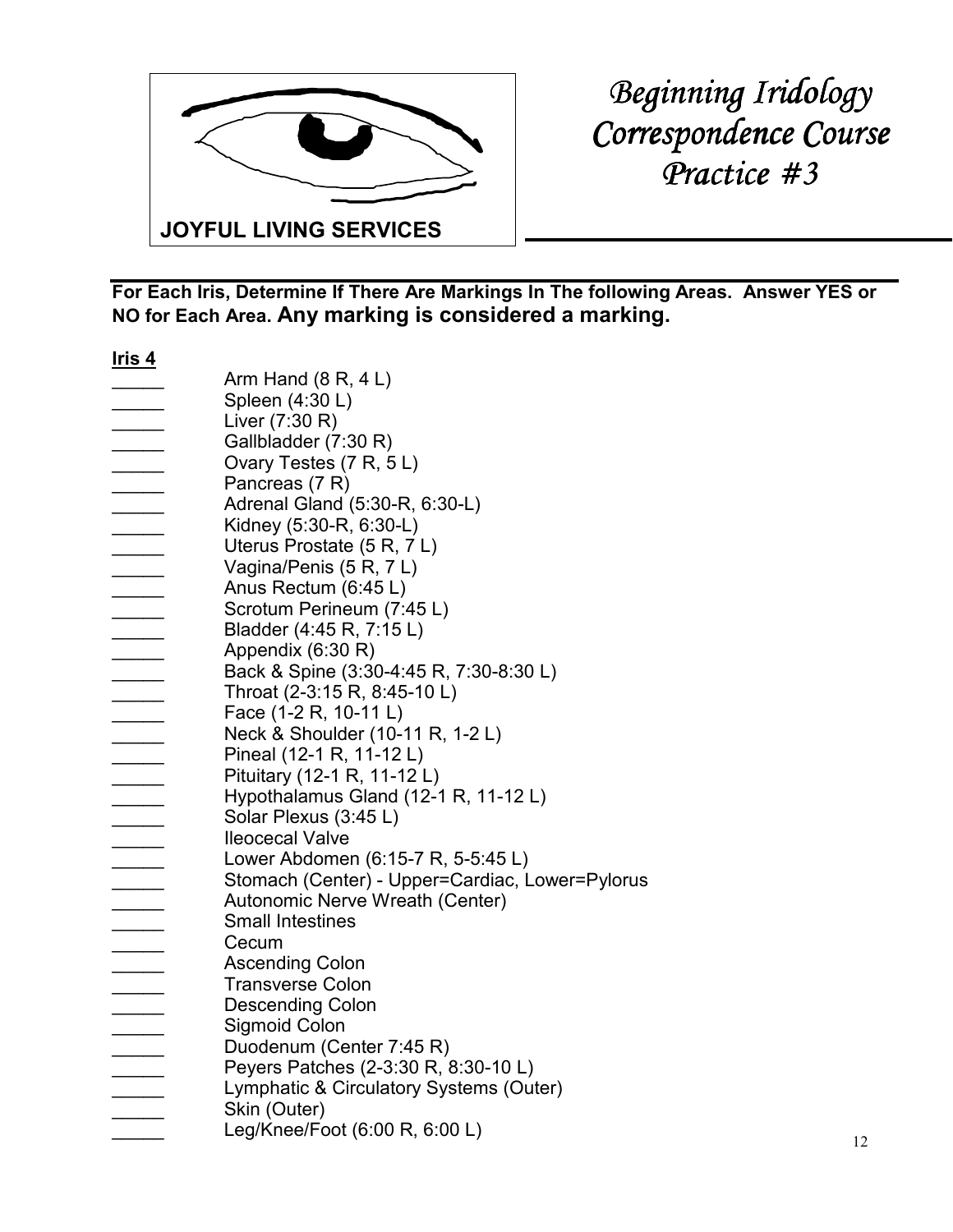

| <u>Iris 5</u>            |                                                 |
|--------------------------|-------------------------------------------------|
|                          | Arm Hand $(8 R, 4 L)$                           |
|                          | Spleen (4:30 L)                                 |
|                          | Liver (7:30 R)                                  |
|                          | Gallbladder (7:30 R)                            |
|                          | Ovary Testes (7 R, 5 L)                         |
| $\overline{\phantom{a}}$ | Pancreas (7 R)                                  |
|                          | Adrenal Gland (5:30-R, 6:30-L)                  |
|                          | Kidney (5:30-R, 6:30-L)                         |
| $\sim$                   | Uterus Prostate (5 R, 7 L)                      |
|                          | Vagina/Penis (5 R, 7 L)                         |
|                          | Anus Rectum (6:45 L)                            |
|                          | Scrotum Perineum (7:45 L)                       |
|                          | Bladder (4:45 R, 7:15 L)                        |
|                          | Appendix (6:30 R)                               |
|                          | Back & Spine (3:30-4:45 R, 7:30-8:30 L)         |
|                          |                                                 |
|                          | Throat (2-3:15 R, 8:45-10 L)                    |
|                          | Face (1-2 R, 10-11 L)                           |
|                          | Neck & Shoulder (10-11 R, 1-2 L)                |
|                          | Pineal (12-1 R, 11-12 L)                        |
|                          | Pituitary (12-1 R, 11-12 L)                     |
|                          | Hypothalamus Gland (12-1 R, 11-12 L)            |
|                          | Solar Plexus (3:45 L)                           |
|                          | <b>Ileocecal Valve</b>                          |
|                          | Lower Abdomen (6:15-7 R, 5-5:45 L)              |
|                          | Stomach (Center) - Upper=Cardiac, Lower=Pylorus |
|                          | Autonomic Nerve Wreath (Center)                 |
|                          | <b>Small Intestines</b>                         |
|                          | Cecum                                           |
|                          | <b>Ascending Colon</b>                          |
|                          | <b>Transverse Colon</b>                         |
|                          | <b>Descending Colon</b>                         |
|                          | Sigmoid Colon                                   |
|                          | Duodenum (Center 7:45 R)                        |
|                          | Peyers Patches (2-3:30 R, 8:30-10 L)            |
|                          | Lymphatic & Circulatory Systems (Outer)         |
|                          | Skin (Outer)                                    |
|                          | Leg/Knee/Foot (6:00 R, 6:00 L)                  |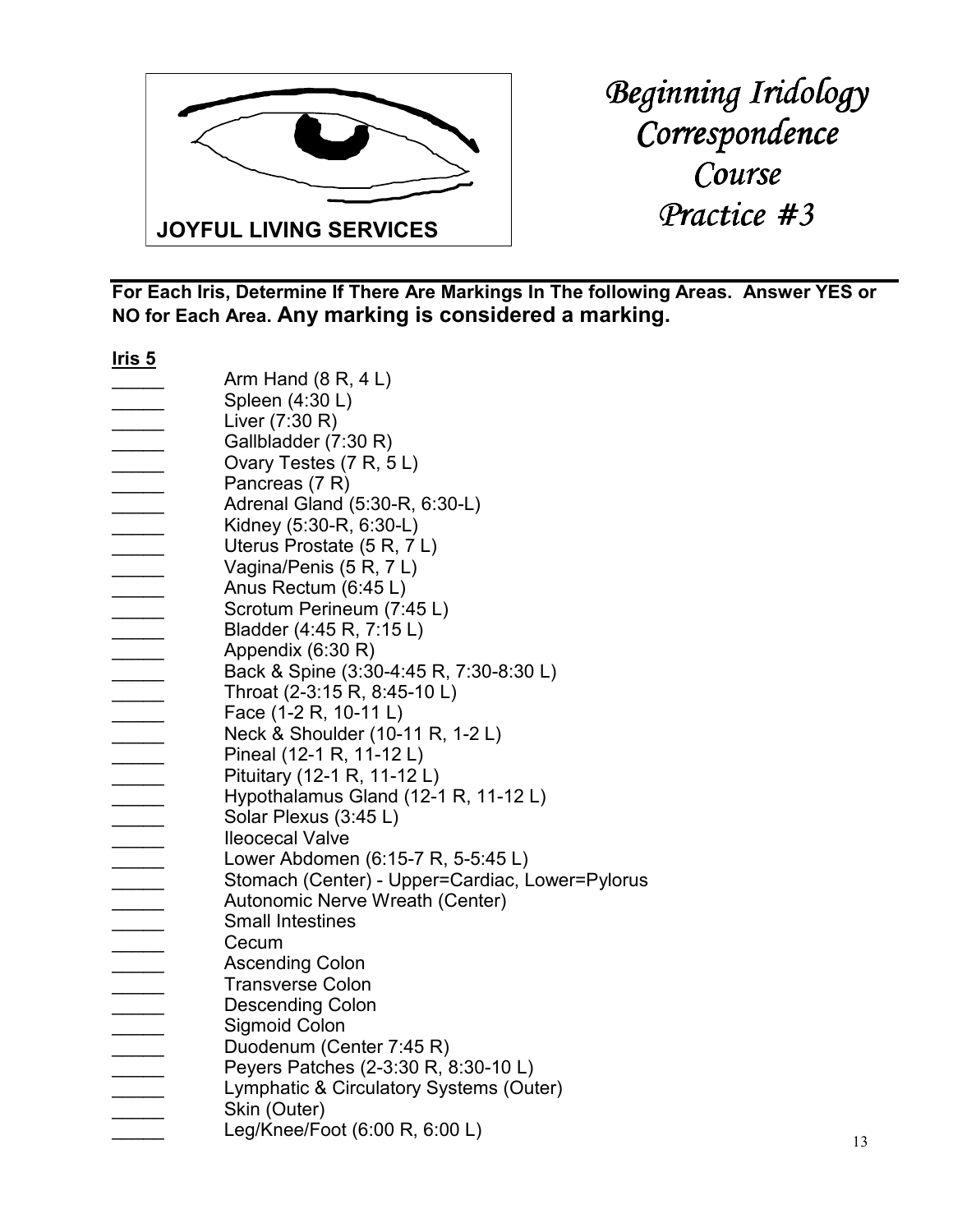

| <u>Iris 6</u>            |                                                 |
|--------------------------|-------------------------------------------------|
|                          | Arm Hand $(8 R, 4 L)$                           |
|                          | Spleen (4:30 L)                                 |
|                          | Liver (7:30 R)                                  |
|                          | Gallbladder (7:30 R)                            |
|                          | Ovary Testes (7 R, 5 L)                         |
| $\overline{\phantom{a}}$ | Pancreas (7 R)                                  |
|                          | Adrenal Gland (5:30-R, 6:30-L)                  |
|                          | Kidney (5:30-R, 6:30-L)                         |
| $\overline{\phantom{a}}$ | Uterus Prostate (5 R, 7 L)                      |
|                          | Vagina/Penis (5 R, 7 L)                         |
|                          | Anus Rectum (6:45 L)                            |
|                          | Scrotum Perineum (7:45 L)                       |
|                          | Bladder (4:45 R, 7:15 L)                        |
|                          |                                                 |
|                          | Appendix (6:30 R)                               |
|                          | Back & Spine (3:30-4:45 R, 7:30-8:30 L)         |
|                          | Throat (2-3:15 R, 8:45-10 L)                    |
|                          | Face (1-2 R, 10-11 L)                           |
|                          | Neck & Shoulder (10-11 R, 1-2 L)                |
|                          | Pineal (12-1 R, 11-12 L)                        |
|                          | Pituitary (12-1 R, 11-12 L)                     |
|                          | Hypothalamus Gland (12-1 R, 11-12 L)            |
|                          | Solar Plexus (3:45 L)                           |
|                          | <b>Ileocecal Valve</b>                          |
|                          | Lower Abdomen (6:15-7 R, 5-5:45 L)              |
|                          | Stomach (Center) - Upper=Cardiac, Lower=Pylorus |
|                          | Autonomic Nerve Wreath (Center)                 |
|                          | <b>Small Intestines</b>                         |
|                          | Cecum                                           |
|                          | <b>Ascending Colon</b>                          |
|                          | <b>Transverse Colon</b>                         |
|                          | <b>Descending Colon</b>                         |
|                          | <b>Sigmoid Colon</b>                            |
|                          | Duodenum (Center 7:45 R)                        |
|                          | Peyers Patches (2-3:30 R, 8:30-10 L)            |
|                          | Lymphatic & Circulatory Systems (Outer)         |
|                          | Skin (Outer)                                    |
|                          | Leg/Knee/Foot (6:00 R, 6:00 L)                  |
|                          |                                                 |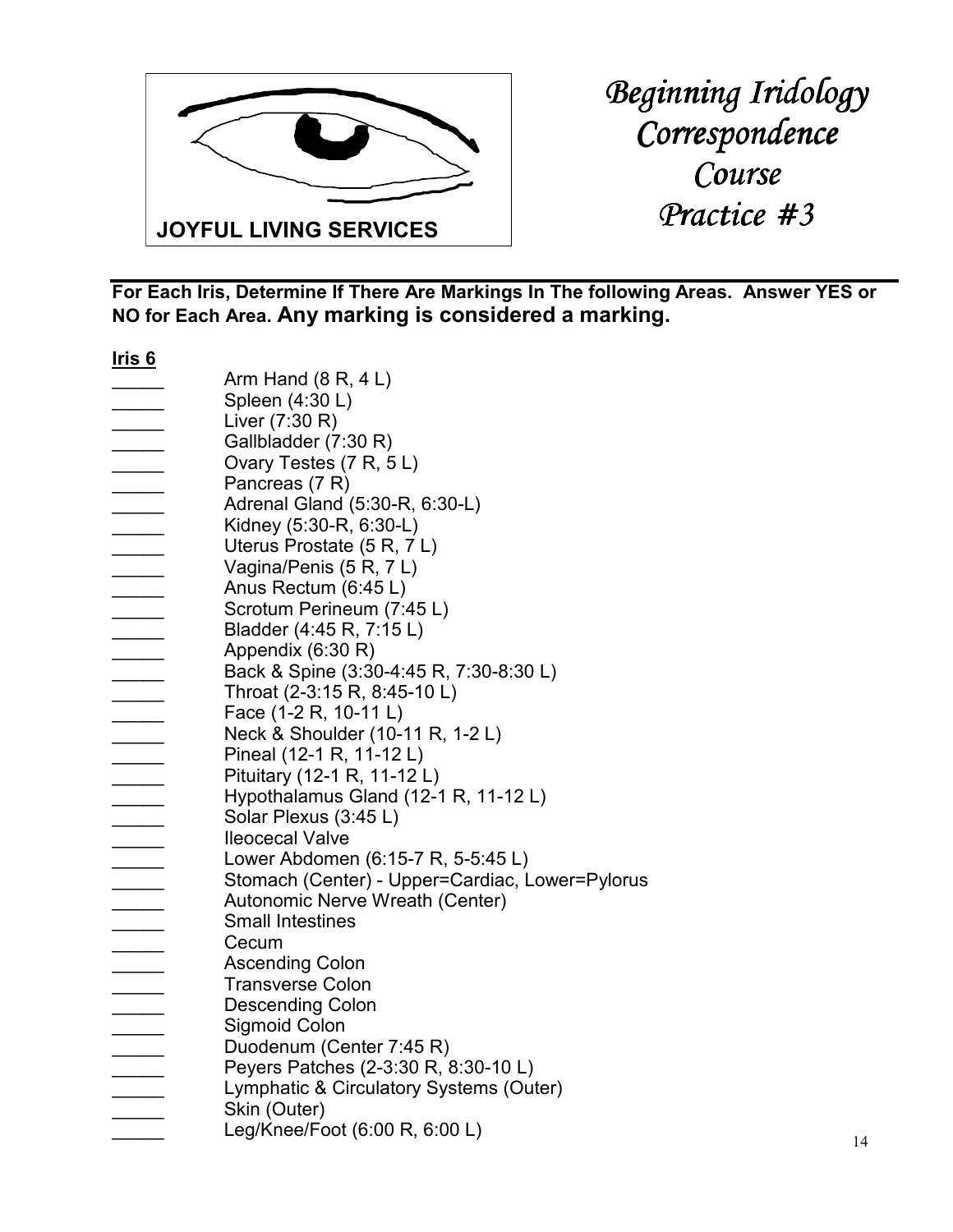

*Beginning Iridology Correspondence Course Practice #3 Practice* 

| <u>Iris 7</u>            |                                                 |
|--------------------------|-------------------------------------------------|
|                          | Arm Hand $(8 R, 4 L)$                           |
|                          | Spleen (4:30 L)                                 |
|                          | Liver (7:30 R)                                  |
|                          | Gallbladder (7:30 R)                            |
|                          | Ovary Testes (7 R, 5 L)                         |
| $\overline{\phantom{a}}$ | Pancreas (7 R)                                  |
|                          | Adrenal Gland (5:30-R, 6:30-L)                  |
|                          | Kidney (5:30-R, 6:30-L)                         |
| $\overline{\phantom{a}}$ | Uterus Prostate (5 R, 7 L)                      |
|                          | Vagina/Penis (5 R, 7 L)                         |
|                          | Anus Rectum (6:45 L)                            |
|                          | Scrotum Perineum (7:45 L)                       |
|                          | Bladder (4:45 R, 7:15 L)                        |
|                          |                                                 |
|                          | Appendix (6:30 R)                               |
|                          | Back & Spine (3:30-4:45 R, 7:30-8:30 L)         |
|                          | Throat (2-3:15 R, 8:45-10 L)                    |
|                          | Face (1-2 R, 10-11 L)                           |
|                          | Neck & Shoulder (10-11 R, 1-2 L)                |
|                          | Pineal (12-1 R, 11-12 L)                        |
|                          | Pituitary (12-1 R, 11-12 L)                     |
|                          | Hypothalamus Gland (12-1 R, 11-12 L)            |
|                          | Solar Plexus (3:45 L)                           |
|                          | <b>Ileocecal Valve</b>                          |
|                          | Lower Abdomen (6:15-7 R, 5-5:45 L)              |
|                          | Stomach (Center) - Upper=Cardiac, Lower=Pylorus |
|                          | Autonomic Nerve Wreath (Center)                 |
|                          | <b>Small Intestines</b>                         |
|                          | Cecum                                           |
|                          | <b>Ascending Colon</b>                          |
|                          | <b>Transverse Colon</b>                         |
|                          | <b>Descending Colon</b>                         |
|                          | Sigmoid Colon                                   |
|                          | Duodenum (Center 7:45 R)                        |
|                          | Peyers Patches (2-3:30 R, 8:30-10 L)            |
|                          | Lymphatic & Circulatory Systems (Outer)         |
|                          | Skin (Outer)                                    |
|                          | Leg/Knee/Foot (6:00 R, 6:00 L)                  |
|                          |                                                 |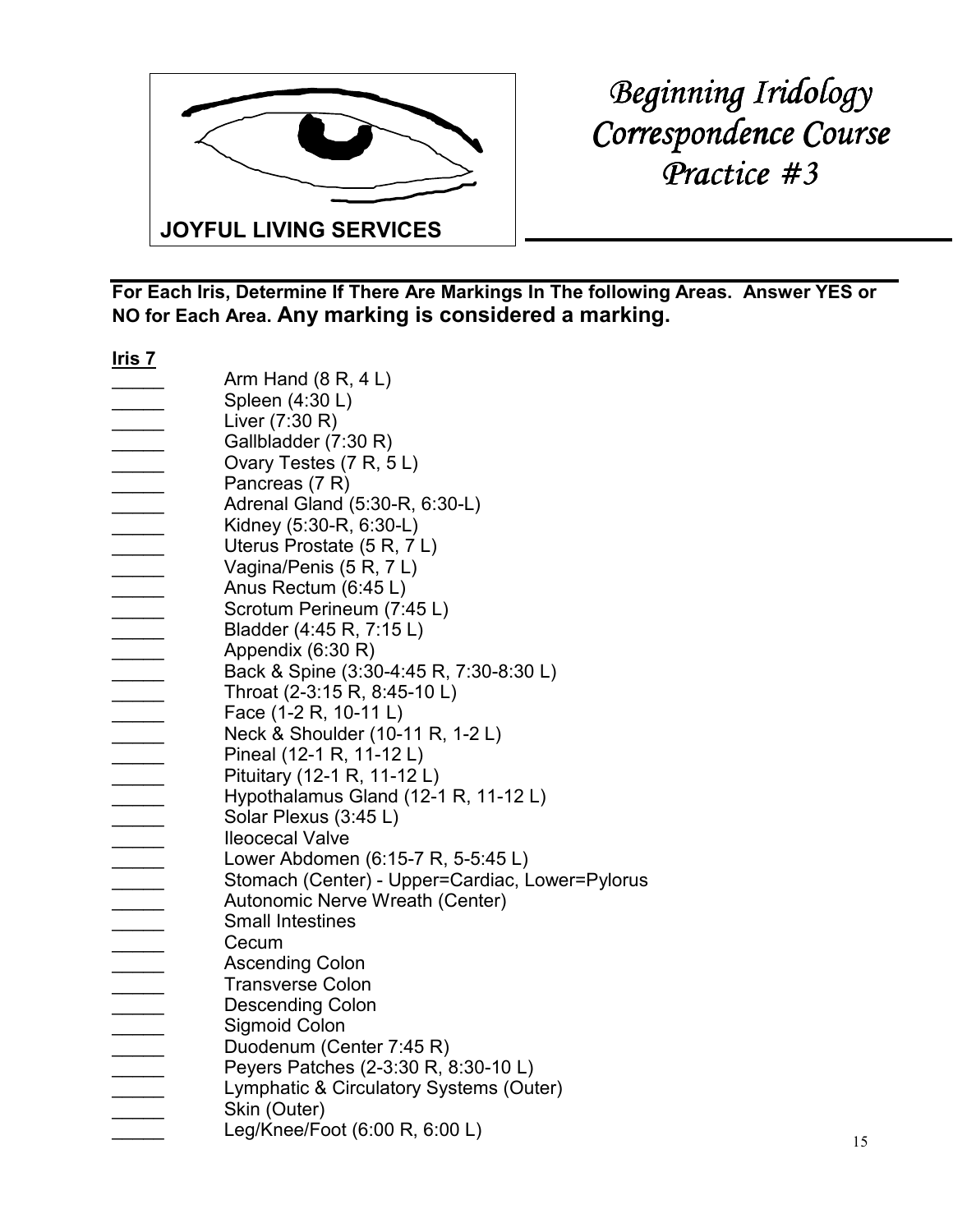

| <u>Iris 8</u>            |                                                 |
|--------------------------|-------------------------------------------------|
|                          | Arm Hand $(8 R, 4 L)$                           |
|                          | Spleen (4:30 L)                                 |
|                          | Liver (7:30 R)                                  |
|                          | Gallbladder (7:30 R)                            |
|                          | Ovary Testes (7 R, 5 L)                         |
| $\overline{\phantom{a}}$ | Pancreas (7 R)                                  |
|                          | Adrenal Gland (5:30-R, 6:30-L)                  |
|                          | Kidney (5:30-R, 6:30-L)                         |
| $\overline{\phantom{a}}$ | Uterus Prostate (5 R, 7 L)                      |
|                          | Vagina/Penis (5 R, 7 L)                         |
|                          | Anus Rectum (6:45 L)                            |
|                          | Scrotum Perineum (7:45 L)                       |
|                          | Bladder (4:45 R, 7:15 L)                        |
|                          |                                                 |
|                          | Appendix (6:30 R)                               |
|                          | Back & Spine (3:30-4:45 R, 7:30-8:30 L)         |
|                          | Throat (2-3:15 R, 8:45-10 L)                    |
|                          | Face (1-2 R, 10-11 L)                           |
|                          | Neck & Shoulder (10-11 R, 1-2 L)                |
|                          | Pineal (12-1 R, 11-12 L)                        |
|                          | Pituitary (12-1 R, 11-12 L)                     |
|                          | Hypothalamus Gland (12-1 R, 11-12 L)            |
|                          | Solar Plexus (3:45 L)                           |
|                          | <b>Ileocecal Valve</b>                          |
|                          | Lower Abdomen (6:15-7 R, 5-5:45 L)              |
|                          | Stomach (Center) - Upper=Cardiac, Lower=Pylorus |
|                          | Autonomic Nerve Wreath (Center)                 |
|                          | <b>Small Intestines</b>                         |
|                          | Cecum                                           |
|                          | <b>Ascending Colon</b>                          |
|                          | <b>Transverse Colon</b>                         |
|                          | <b>Descending Colon</b>                         |
|                          | <b>Sigmoid Colon</b>                            |
|                          | Duodenum (Center 7:45 R)                        |
|                          | Peyers Patches (2-3:30 R, 8:30-10 L)            |
|                          | Lymphatic & Circulatory Systems (Outer)         |
|                          | Skin (Outer)                                    |
|                          | Leg/Knee/Foot (6:00 R, 6:00 L)                  |
|                          |                                                 |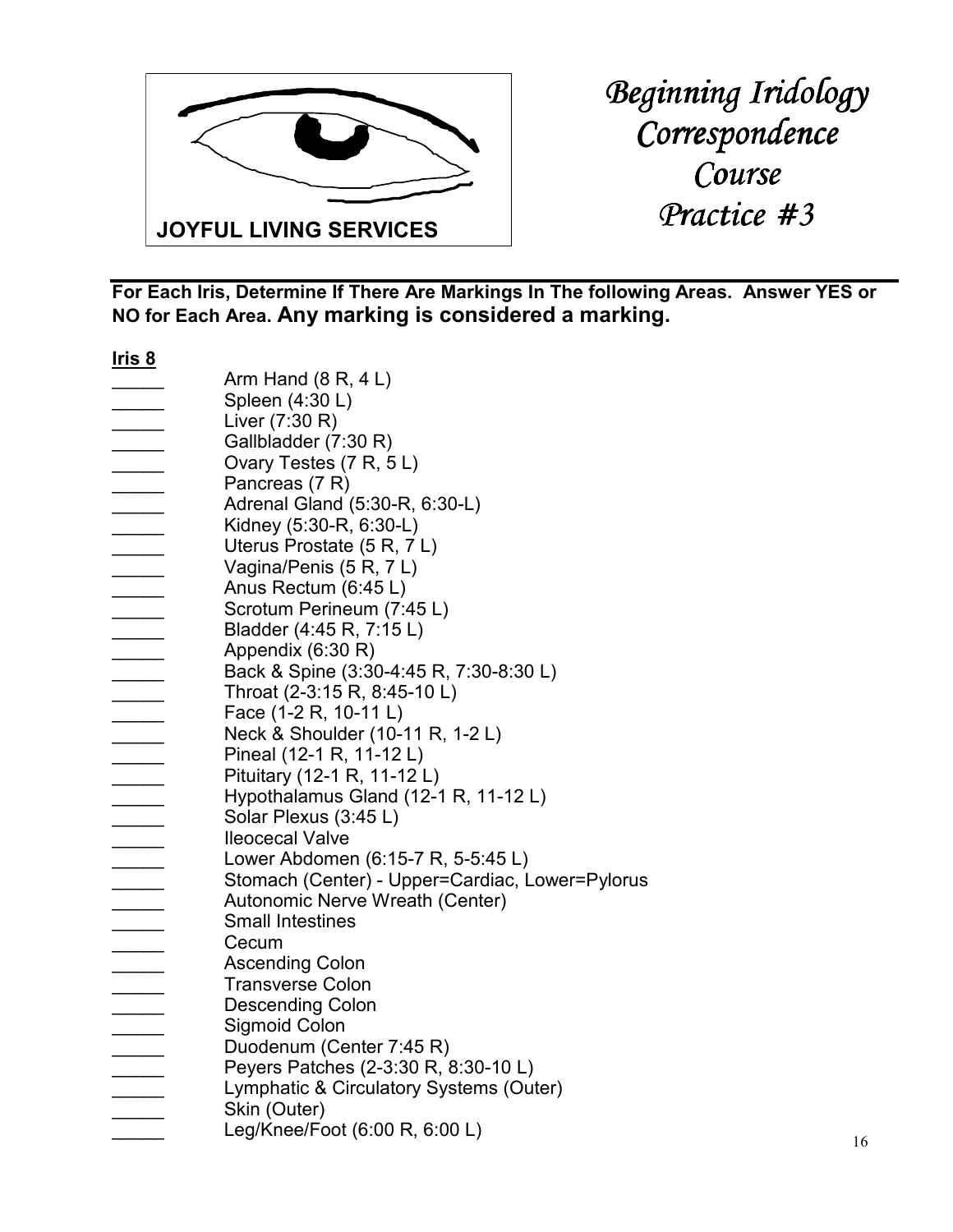

*Beginning Iridology*   $Correspondence Course$ *Practice #3 Practice* 

| <u>Iris 9</u>            |                                                 |
|--------------------------|-------------------------------------------------|
|                          | Arm Hand $(8 R, 4 L)$                           |
|                          | Spleen (4:30 L)                                 |
|                          | Liver (7:30 R)                                  |
|                          | Gallbladder (7:30 R)                            |
|                          | Ovary Testes (7 R, 5 L)                         |
| $\overline{\phantom{a}}$ | Pancreas (7 R)                                  |
|                          | Adrenal Gland (5:30-R, 6:30-L)                  |
|                          | Kidney (5:30-R, 6:30-L)                         |
| $\overline{\phantom{a}}$ | Uterus Prostate (5 R, 7 L)                      |
|                          | Vagina/Penis (5 R, 7 L)                         |
|                          | Anus Rectum (6:45 L)                            |
|                          | Scrotum Perineum (7:45 L)                       |
|                          | Bladder (4:45 R, 7:15 L)                        |
|                          | Appendix (6:30 R)                               |
|                          | Back & Spine (3:30-4:45 R, 7:30-8:30 L)         |
|                          |                                                 |
|                          | Throat (2-3:15 R, 8:45-10 L)                    |
|                          | Face (1-2 R, 10-11 L)                           |
|                          | Neck & Shoulder (10-11 R, 1-2 L)                |
|                          | Pineal (12-1 R, 11-12 L)                        |
|                          | Pituitary (12-1 R, 11-12 L)                     |
|                          | Hypothalamus Gland (12-1 R, 11-12 L)            |
|                          | Solar Plexus (3:45 L)                           |
|                          | <b>Ileocecal Valve</b>                          |
|                          | Lower Abdomen (6:15-7 R, 5-5:45 L)              |
|                          | Stomach (Center) - Upper=Cardiac, Lower=Pylorus |
|                          | Autonomic Nerve Wreath (Center)                 |
|                          | <b>Small Intestines</b>                         |
|                          | Cecum                                           |
|                          | <b>Ascending Colon</b>                          |
|                          | <b>Transverse Colon</b>                         |
|                          | <b>Descending Colon</b>                         |
|                          | Sigmoid Colon                                   |
|                          | Duodenum (Center 7:45 R)                        |
|                          | Peyers Patches (2-3:30 R, 8:30-10 L)            |
|                          | Lymphatic & Circulatory Systems (Outer)         |
|                          | Skin (Outer)                                    |
|                          | Leg/Knee/Foot (6:00 R, 6:00 L)                  |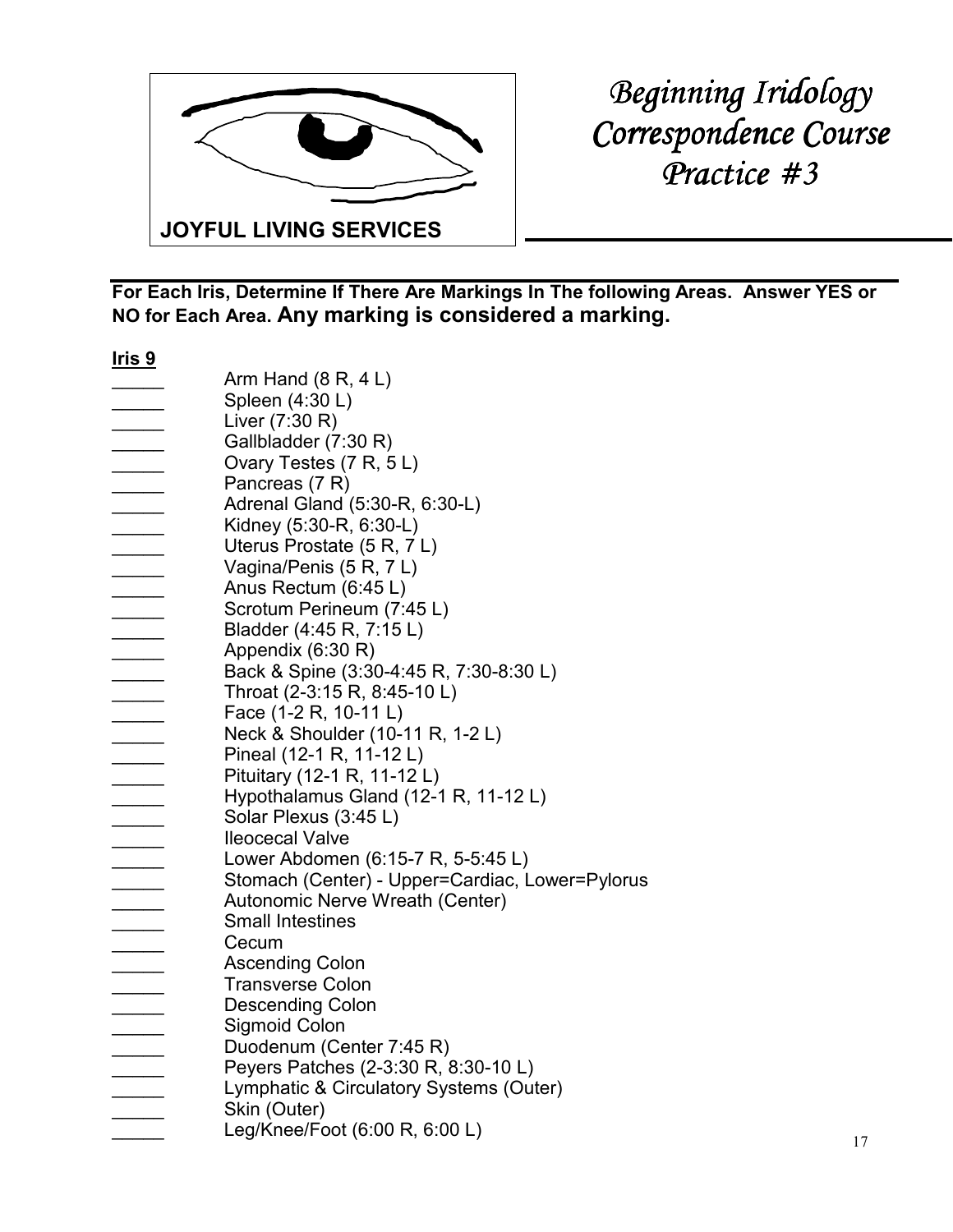

| <u>Iris 10</u>           |                                                 |
|--------------------------|-------------------------------------------------|
|                          | Arm Hand $(8 R, 4 L)$                           |
|                          | Spleen (4:30 L)                                 |
|                          | Liver (7:30 R)                                  |
|                          | Gallbladder (7:30 R)                            |
|                          | Ovary Testes (7 R, 5 L)                         |
| __________               | Pancreas (7 R)                                  |
| $\overline{\phantom{a}}$ | Adrenal Gland (5:30-R, 6:30-L)                  |
| $\sim$ $\sim$            | Kidney (5:30-R, 6:30-L)                         |
|                          | Uterus Prostate (5 R, 7 L)                      |
|                          | Vagina/Penis (5 R, 7 L)                         |
|                          | Anus Rectum (6:45 L)                            |
|                          | Scrotum Perineum (7:45 L)                       |
|                          |                                                 |
|                          | Bladder (4:45 R, 7:15 L)                        |
|                          | Appendix (6:30 R)                               |
|                          | Back & Spine (3:30-4:45 R, 7:30-8:30 L)         |
|                          | Throat (2-3:15 R, 8:45-10 L)                    |
|                          | Face (1-2 R, 10-11 L)                           |
|                          | Neck & Shoulder (10-11 R, 1-2 L)                |
|                          | Pineal (12-1 R, 11-12 L)                        |
|                          | Pituitary (12-1 R, 11-12 L)                     |
|                          | Hypothalamus Gland (12-1 R, 11-12 L)            |
|                          | Solar Plexus (3:45 L)                           |
|                          | <b>Ileocecal Valve</b>                          |
|                          | Lower Abdomen (6:15-7 R, 5-5:45 L)              |
|                          | Stomach (Center) - Upper=Cardiac, Lower=Pylorus |
|                          | Autonomic Nerve Wreath (Center)                 |
|                          | <b>Small Intestines</b>                         |
|                          | Cecum                                           |
|                          | <b>Ascending Colon</b>                          |
|                          | <b>Transverse Colon</b>                         |
|                          | <b>Descending Colon</b>                         |
|                          | Sigmoid Colon                                   |
|                          | Duodenum (Center 7:45 R)                        |
|                          | Peyers Patches (2-3:30 R, 8:30-10 L)            |
|                          | Lymphatic & Circulatory Systems (Outer)         |
|                          | Skin (Outer)                                    |
|                          | Leg/Knee/Foot (6:00 R, 6:00 L)                  |
|                          |                                                 |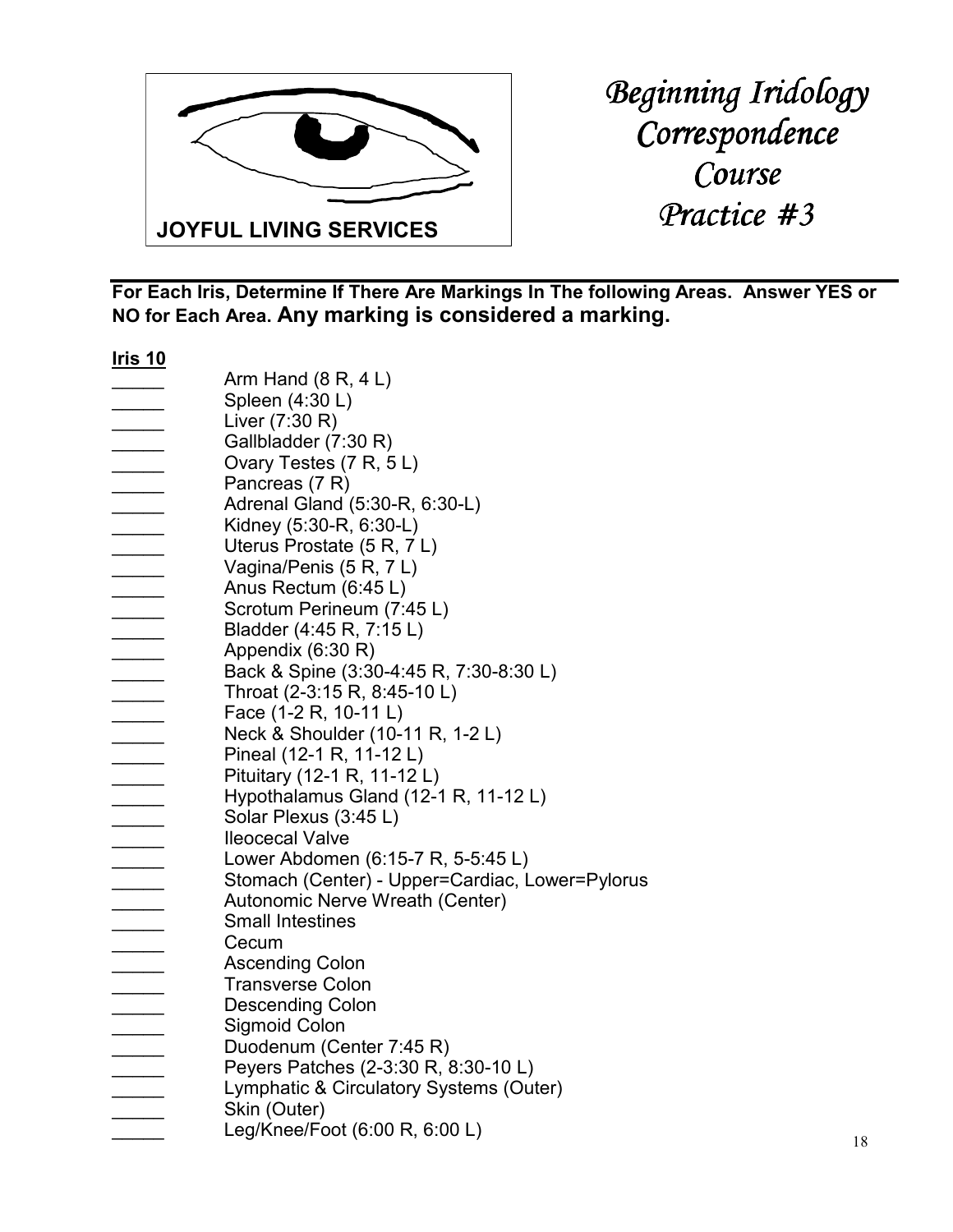

**For Each Iris, Determine the Overall Level of Inflammation in the ENTIRE Iris.** 

| $l$ ris 1:  | Level of Inflammation: |  |
|-------------|------------------------|--|
| Iris $2$ :  | Level of Inflammation: |  |
| $l$ ris 3   | Level of Inflammation: |  |
| $l$ ris 4:  | Level of Inflammation: |  |
| $l$ ris 5:  | Level of Inflammation: |  |
| Iris $6$ :  | Level of Inflammation: |  |
| Iris $7$ :  | Level of Inflammation: |  |
| Iris $8$ :  | Level of Inflammation: |  |
| Iris $9$ :  | Level of Inflammation: |  |
| Iris $10$ : | Level of Inflammation: |  |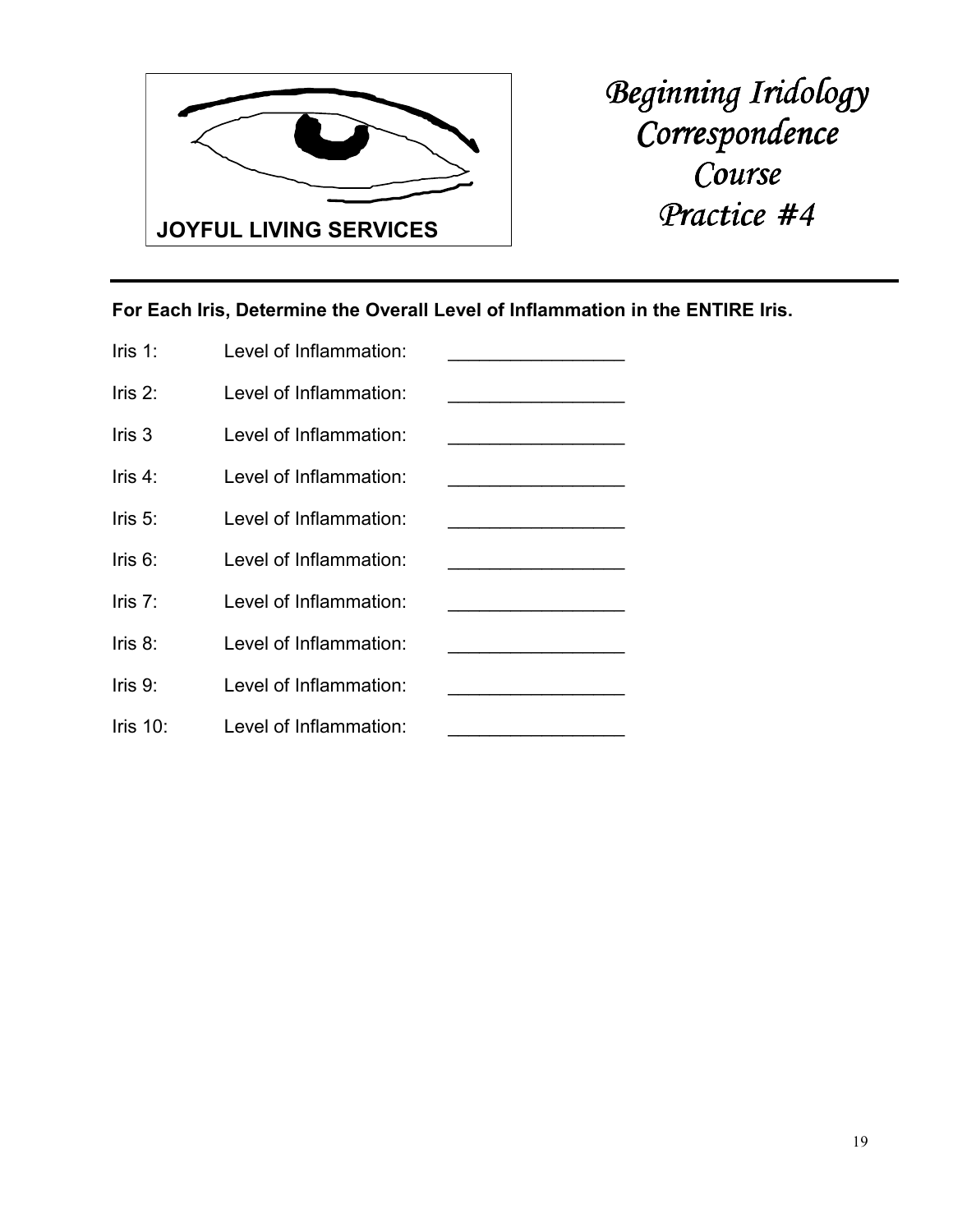

*Beginning Iridology Correspondence Course Practice #5 Practice #5* 

**For Each Iris, Determine If There Are Markings In The following Areas. Answer YES or NO for Each Area. Any marking is considered a marking.**

**Iris 1**

- $\frac{1}{\sqrt{1-\frac{1}{\sqrt{1-\frac{1}{\sqrt{1-\frac{1}{\sqrt{1-\frac{1}{\sqrt{1-\frac{1}{\sqrt{1-\frac{1}{\sqrt{1-\frac{1}{\sqrt{1-\frac{1}{\sqrt{1-\frac{1}{\sqrt{1-\frac{1}{\sqrt{1-\frac{1}{\sqrt{1-\frac{1}{\sqrt{1-\frac{1}{\sqrt{1-\frac{1}{\sqrt{1-\frac{1}{\sqrt{1-\frac{1}{\sqrt{1-\frac{1}{\sqrt{1-\frac{1}{\sqrt{1-\frac{1}{\sqrt{1-\frac{1}{\sqrt{1-\frac{1}{\sqrt{1-\frac{1}{\sqrt{1-\frac{1}{\sqrt{1-\frac{1$
- \_\_\_\_\_ Anemia in the Extremities (Venus Congestion-Blue Ring)
- \_\_\_\_\_ Arcus Sinilis (Brain Anemia-White Cap)
- **\_\_\_** Assimilation Ring (Over acid Stomach)
- \_\_\_\_\_ Assimilation Ring (Under acid Stomach)
- Body Acidity (Over acid Body Chemistry)
- \_\_\_\_ Bowel Pockets
- \_\_\_\_\_ Bowel Prolapses
- \_\_\_\_\_ Irritable Bowel Syndrome (IBS/Colitis)
- \_ Ballooned Bowel
- \_\_\_\_\_ Spastic Bowel
- \_\_\_\_\_ Bowel Stricture
- **Lacks** Calcium Out of Solution (White Ring)
- \_\_\_\_\_ Cholesterol Ring (Yellowish Ring)
- \_\_\_\_\_ Constitution (Strong)
- \_\_\_\_\_ Constitution (Medium)
- \_\_\_\_\_ Constitution (Weak)
- Drug Spots/Deposits/Psoric Itch Spots (Chemical Deposit)
- **Example 21** Healing Signs (Program Showing Results)
- \_\_\_\_\_ Heart Trouble

- Arm Hand  $(8 R, 4 L)$
- Anemia in the Extremities (Venus Congestion-Blue Ring)
- \_\_\_\_\_ Arcus Sinilis (Brain Anemia-White Cap)
- **Assimilation Ring (Over acid Stomach)**
- **\_\_\_\_** Assimilation Ring (Under acid Stomach)
- \_\_\_\_\_ Body Acidity (Over acid Body Chemistry)
- \_\_\_\_\_ Bowel Pockets
- \_\_\_\_\_ Bowel Prolapses
- \_\_\_\_\_ Irritable Bowel Syndrome (IBS/Colitis)
- \_\_\_\_\_ Ballooned Bowel
- \_\_\_\_\_ Spastic Bowel
- \_ Bowel Stricture
- \_\_\_\_\_ Calcium Out of Solution (White Ring)
- \_\_\_\_\_ Cholesterol Ring (Yellowish Ring)
- \_\_\_\_\_ Constitution (Strong)
- \_\_\_\_\_ Constitution (Medium)
- \_\_\_\_\_ Constitution (Weak)
- Drug Spots/Deposits/Psoric Itch Spots (Chemical Deposit)
- Healing Signs (Program Showing Results)
- Heart Trouble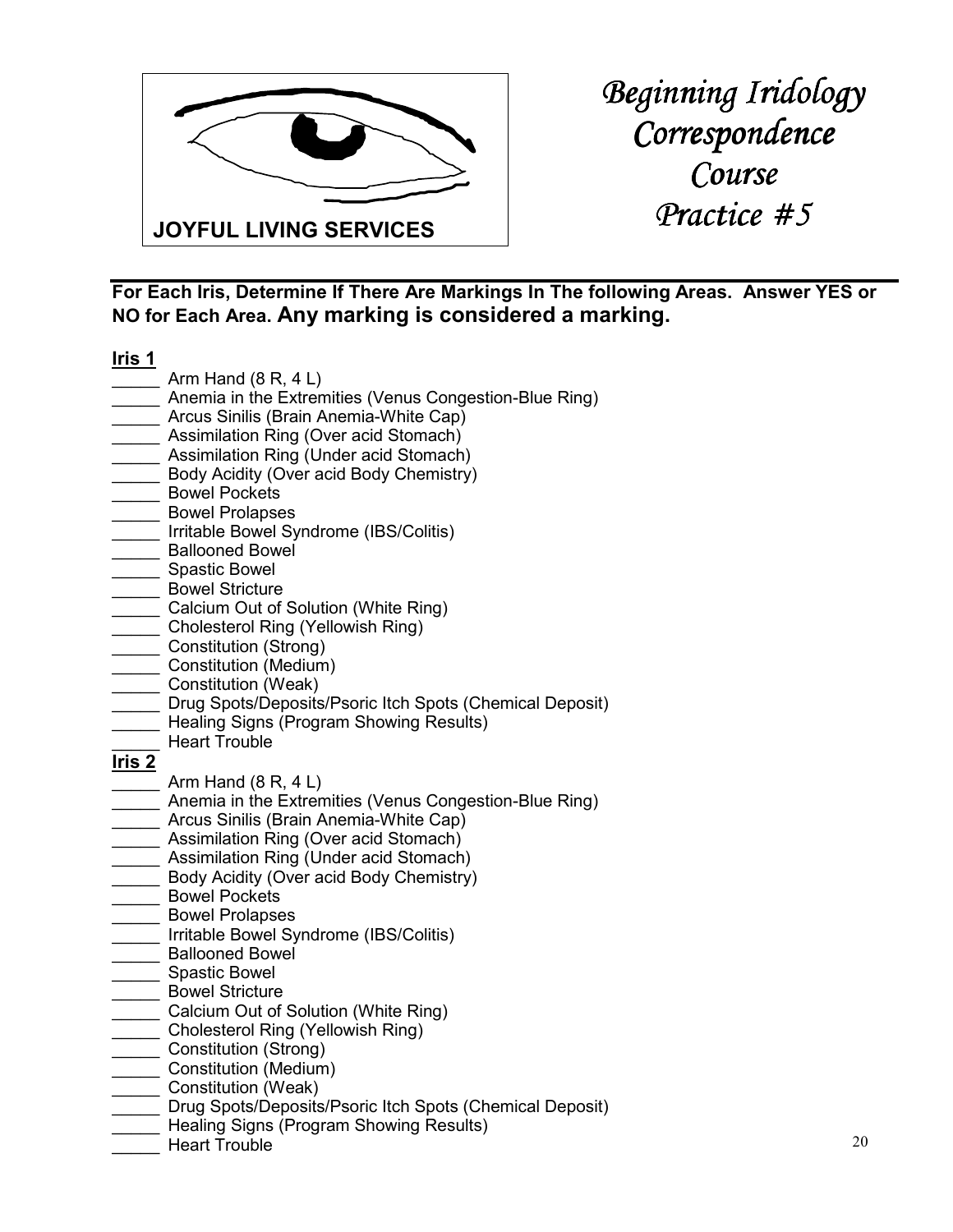

**For Each Iris, Determine If There Are Markings In The following Areas. Answer YES or NO for Each Area. Any marking is considered a marking.**

#### **Iris 3**

- $\frac{1}{\sqrt{1-\frac{1}{\sqrt{1-\frac{1}{\sqrt{1-\frac{1}{\sqrt{1-\frac{1}{\sqrt{1-\frac{1}{\sqrt{1-\frac{1}{\sqrt{1-\frac{1}{\sqrt{1-\frac{1}{\sqrt{1-\frac{1}{\sqrt{1-\frac{1}{\sqrt{1-\frac{1}{\sqrt{1-\frac{1}{\sqrt{1-\frac{1}{\sqrt{1-\frac{1}{\sqrt{1-\frac{1}{\sqrt{1-\frac{1}{\sqrt{1-\frac{1}{\sqrt{1-\frac{1}{\sqrt{1-\frac{1}{\sqrt{1-\frac{1}{\sqrt{1-\frac{1}{\sqrt{1-\frac{1}{\sqrt{1-\frac{1}{\sqrt{1-\frac{1$
- \_\_\_\_\_ Anemia in the Extremities (Venus Congestion-Blue Ring)
- \_\_\_\_\_ Arcus Sinilis (Brain Anemia-White Cap)
- **\_\_\_** Assimilation Ring (Over acid Stomach)
- \_\_\_\_\_ Assimilation Ring (Under acid Stomach)
- Body Acidity (Over acid Body Chemistry)
- \_\_\_\_ Bowel Pockets
- \_\_\_\_\_ Bowel Prolapses
- \_\_\_\_\_ Irritable Bowel Syndrome (IBS/Colitis)
- \_ Ballooned Bowel
- \_\_\_\_\_ Spastic Bowel
- \_\_\_\_\_ Bowel Stricture
- **Lacks** Calcium Out of Solution (White Ring)
- \_\_\_\_\_ Cholesterol Ring (Yellowish Ring)
- \_\_\_\_\_ Constitution (Strong)
- \_\_\_\_\_ Constitution (Medium)
- \_\_\_\_\_ Constitution (Weak)
- Drug Spots/Deposits/Psoric Itch Spots (Chemical Deposit)
- \_\_\_\_\_ Healing Signs (Program Showing Results)
- \_\_\_\_\_ Heart Trouble

- Arm Hand  $(8 R, 4 L)$
- Anemia in the Extremities (Venus Congestion-Blue Ring)
- \_\_\_\_\_ Arcus Sinilis (Brain Anemia-White Cap)
- **Assimilation Ring (Over acid Stomach)**
- **Lace Assimilation Ring (Under acid Stomach)**
- \_\_\_\_\_ Body Acidity (Over acid Body Chemistry)
- \_\_\_\_\_ Bowel Pockets
- \_\_\_\_\_ Bowel Prolapses
- \_\_\_\_\_ Irritable Bowel Syndrome (IBS/Colitis)
- \_\_\_\_\_ Ballooned Bowel
- \_\_\_\_\_ Spastic Bowel
- \_ Bowel Stricture
- \_\_\_\_\_ Calcium Out of Solution (White Ring)
- \_\_\_\_\_ Cholesterol Ring (Yellowish Ring)
- \_\_\_\_\_ Constitution (Strong)
- \_\_\_\_\_ Constitution (Medium)
- \_\_\_\_\_ Constitution (Weak)
- Drug Spots/Deposits/Psoric Itch Spots (Chemical Deposit)
- Healing Signs (Program Showing Results)
- Heart Trouble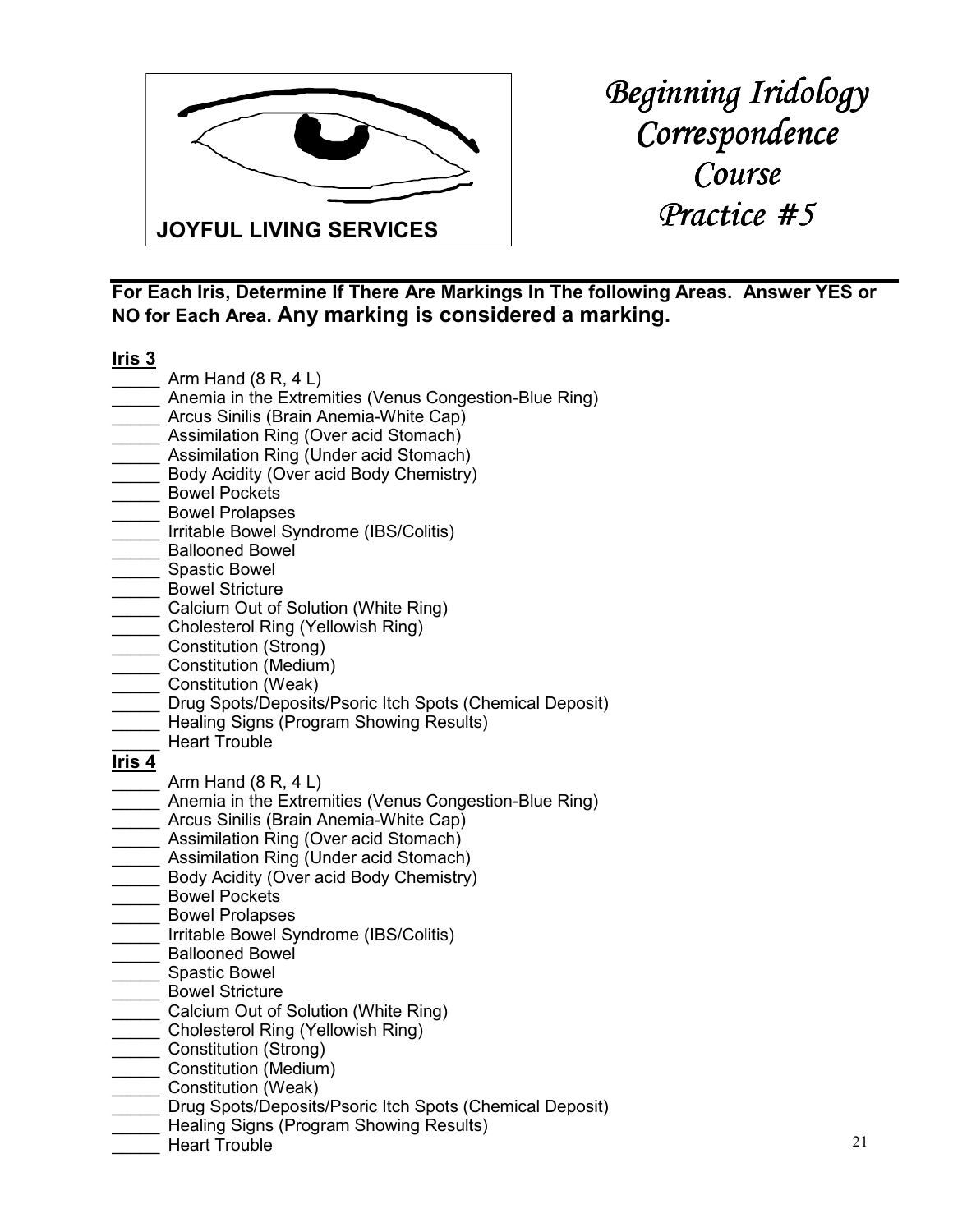

**For Each Iris, Determine If There Are Markings In The following Areas. Answer YES or NO for Each Area. Any marking is considered a marking.**

#### **Iris 5**

- $\Box$  Arm Hand  $(8 R, 4 L)$
- \_\_\_\_\_ Anemia in the Extremities (Venus Congestion-Blue Ring)
- \_\_\_\_\_ Arcus Sinilis (Brain Anemia-White Cap)
- **\_\_\_** Assimilation Ring (Over acid Stomach)
- \_\_\_\_\_ Assimilation Ring (Under acid Stomach)
- Body Acidity (Over acid Body Chemistry)
- \_\_\_\_ Bowel Pockets
- \_\_\_\_\_ Bowel Prolapses
- \_\_\_\_\_ Irritable Bowel Syndrome (IBS/Colitis)
- \_\_\_\_\_ Ballooned Bowel
- \_\_\_\_\_ Spastic Bowel
- \_\_\_\_\_ Bowel Stricture
- **Lacks** Calcium Out of Solution (White Ring)
- \_\_\_\_\_ Cholesterol Ring (Yellowish Ring)
- \_\_\_\_\_ Constitution (Strong)
- \_\_\_\_\_ Constitution (Medium)
- \_\_\_\_\_ Constitution (Weak)
- Drug Spots/Deposits/Psoric Itch Spots (Chemical Deposit)
- \_\_\_\_\_ Healing Signs (Program Showing Results)
- Heart Trouble

- Arm Hand  $(8 R, 4 L)$
- Anemia in the Extremities (Venus Congestion-Blue Ring)
- \_\_\_\_\_ Arcus Sinilis (Brain Anemia-White Cap)
- **Assimilation Ring (Over acid Stomach)**
- **Lace Assimilation Ring (Under acid Stomach)**
- \_\_\_\_\_ Body Acidity (Over acid Body Chemistry)
- \_\_\_\_\_ Bowel Pockets
- \_\_\_\_\_ Bowel Prolapses
- \_\_\_\_\_ Irritable Bowel Syndrome (IBS/Colitis)
- \_\_\_\_\_ Ballooned Bowel
- \_\_\_\_\_ Spastic Bowel
- \_ Bowel Stricture
- \_\_\_\_\_ Calcium Out of Solution (White Ring)
- \_\_\_\_\_ Cholesterol Ring (Yellowish Ring)
- \_\_\_\_\_ Constitution (Strong)
- \_\_\_\_\_ Constitution (Medium)
- \_\_\_\_\_ Constitution (Weak)
- Drug Spots/Deposits/Psoric Itch Spots (Chemical Deposit)
- Healing Signs (Program Showing Results)
- Heart Trouble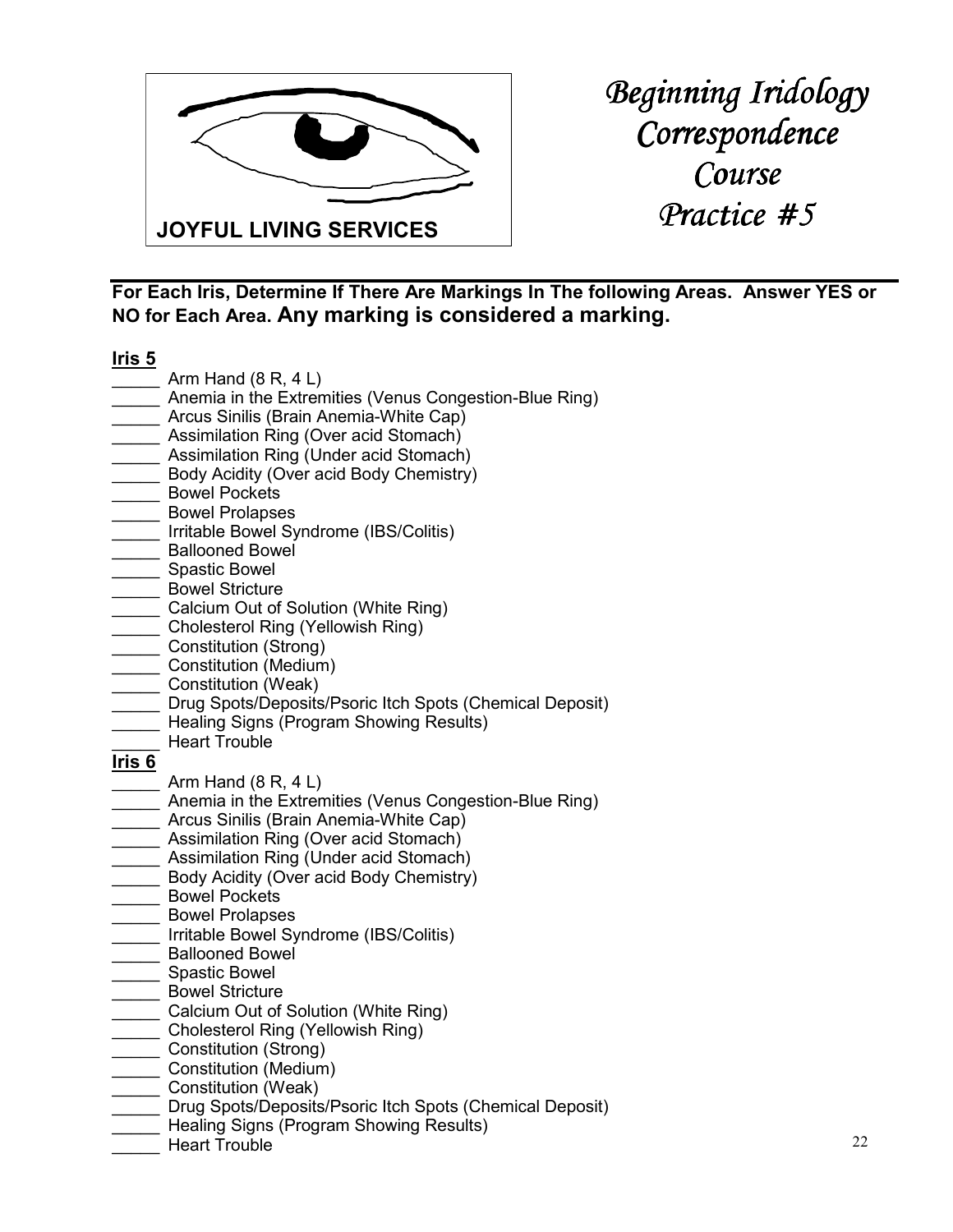

**For Each Iris, Determine If There Are Markings In The following Areas. Answer YES or NO for Each Area. Any marking is considered a marking.**

#### **Iris 7**

- $\Box$  Arm Hand  $(8 R, 4 L)$
- \_\_\_\_\_ Anemia in the Extremities (Venus Congestion-Blue Ring)
- \_\_\_\_\_ Arcus Sinilis (Brain Anemia-White Cap)
- **\_\_\_** Assimilation Ring (Over acid Stomach)
- \_\_\_\_\_ Assimilation Ring (Under acid Stomach)
- Body Acidity (Over acid Body Chemistry)
- \_\_\_\_ Bowel Pockets
- \_\_\_\_\_ Bowel Prolapses
- \_\_\_\_\_ Irritable Bowel Syndrome (IBS/Colitis)
- \_\_\_\_\_ Ballooned Bowel
- \_\_\_\_\_ Spastic Bowel
- \_\_\_\_\_ Bowel Stricture
- **Lacks** Calcium Out of Solution (White Ring)
- \_\_\_\_\_ Cholesterol Ring (Yellowish Ring)
- \_\_\_\_\_ Constitution (Strong)
- \_\_\_\_\_ Constitution (Medium)
- \_\_\_\_\_ Constitution (Weak)
- Drug Spots/Deposits/Psoric Itch Spots (Chemical Deposit)
- \_\_\_\_\_ Healing Signs (Program Showing Results)
- \_\_\_\_\_ Heart Trouble

- Arm Hand  $(8 R, 4 L)$
- Anemia in the Extremities (Venus Congestion-Blue Ring)
- \_\_\_\_\_ Arcus Sinilis (Brain Anemia-White Cap)
- **Assimilation Ring (Over acid Stomach)**
- **Lace Assimilation Ring (Under acid Stomach)**
- \_\_\_\_\_ Body Acidity (Over acid Body Chemistry)
- \_\_\_\_\_ Bowel Pockets
- \_\_\_\_\_ Bowel Prolapses
- \_\_\_\_\_ Irritable Bowel Syndrome (IBS/Colitis)
- \_\_\_\_\_ Ballooned Bowel
- \_\_\_\_\_ Spastic Bowel
- \_ Bowel Stricture
- \_\_\_\_\_ Calcium Out of Solution (White Ring)
- \_\_\_\_\_ Cholesterol Ring (Yellowish Ring)
- \_\_\_\_\_ Constitution (Strong)
- \_\_\_\_ Constitution (Medium)
- \_\_\_\_\_ Constitution (Weak)
- Drug Spots/Deposits/Psoric Itch Spots (Chemical Deposit)
- Healing Signs (Program Showing Results)
- Heart Trouble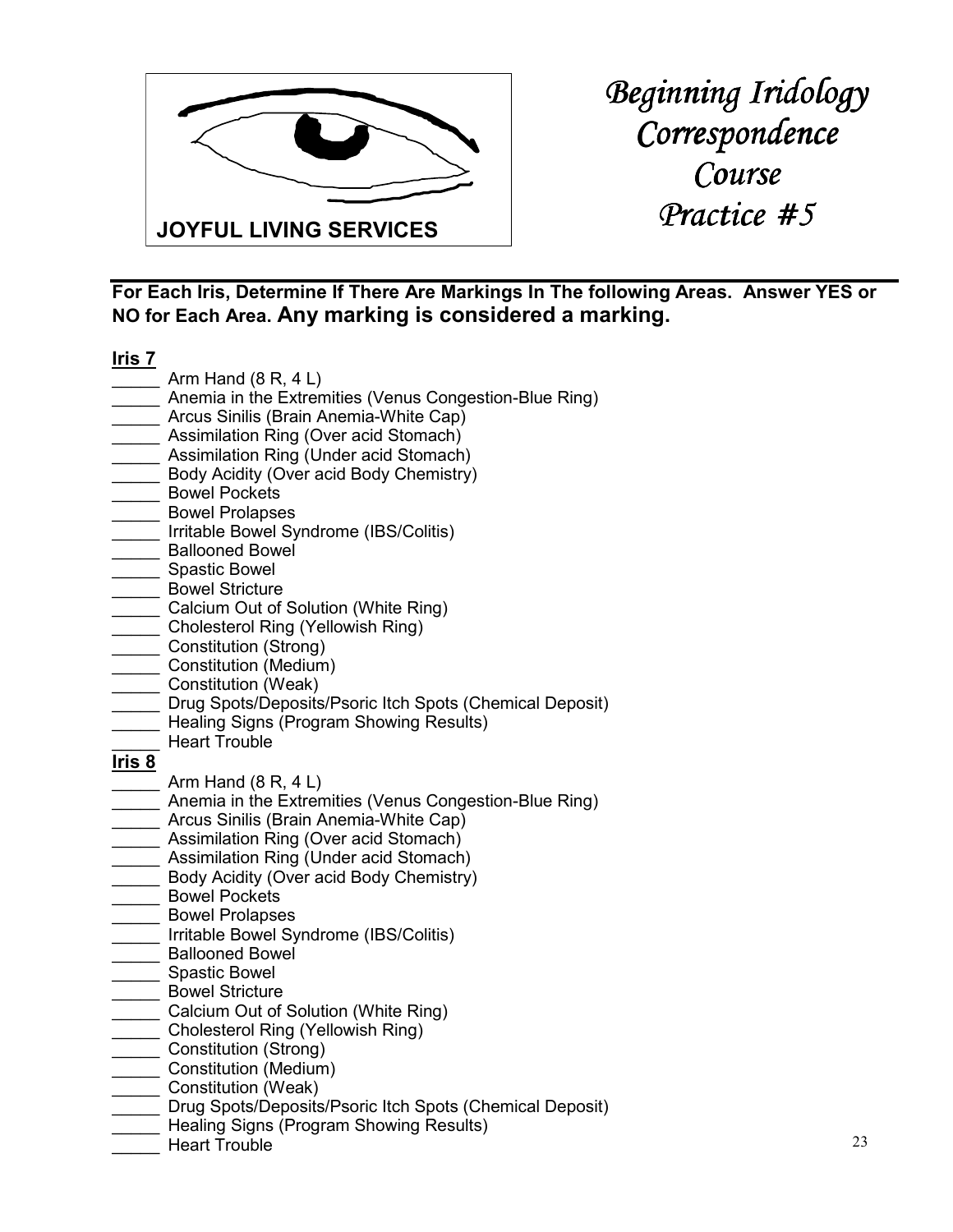

*Beginning Iridology Correspondence Course Practice #5 Practice #5* 

**For Each Iris, Determine If There Are Markings In The following Areas. Answer YES or NO for Each Area. Any marking is considered a marking.**

#### **Iris 9**

- $\frac{1}{2}$  Arm Hand (8 R, 4 L)
- \_\_\_\_\_ Anemia in the Extremities (Venus Congestion-Blue Ring)
- \_\_\_\_\_ Arcus Sinilis (Brain Anemia-White Cap)
- **\_\_\_** Assimilation Ring (Over acid Stomach)
- \_\_\_\_\_ Assimilation Ring (Under acid Stomach)
- Body Acidity (Over acid Body Chemistry)
- \_\_\_\_ Bowel Pockets
- \_\_\_\_\_ Bowel Prolapses
- \_\_\_\_\_ Irritable Bowel Syndrome (IBS/Colitis)
- \_ Ballooned Bowel
- \_\_\_\_\_ Spastic Bowel
- \_\_\_\_\_ Bowel Stricture
- **Calcium Out of Solution (White Ring)**
- \_\_\_\_\_ Cholesterol Ring (Yellowish Ring)
- \_\_\_\_\_ Constitution (Strong)
- \_\_\_\_\_ Constitution (Medium)
- \_\_\_\_\_ Constitution (Weak)
- Drug Spots/Deposits/Psoric Itch Spots (Chemical Deposit)
- Healing Signs (Program Showing Results)
- Heart Trouble

- Arm Hand  $(8 R, 4 L)$
- Anemia in the Extremities (Venus Congestion-Blue Ring)
- \_\_\_\_\_ Arcus Sinilis (Brain Anemia-White Cap)
- **Assimilation Ring (Over acid Stomach)**
- \_\_\_\_\_ Assimilation Ring (Under acid Stomach)
- \_\_\_\_\_ Body Acidity (Over acid Body Chemistry)
- \_\_\_\_\_ Bowel Pockets
- \_\_\_\_\_ Bowel Prolapses
- \_\_\_\_\_ Irritable Bowel Syndrome (IBS/Colitis)
- \_\_\_\_\_ Ballooned Bowel
- \_\_\_\_\_ Spastic Bowel
- \_ Bowel Stricture
- \_\_\_\_\_ Calcium Out of Solution (White Ring)
- \_\_\_\_\_ Cholesterol Ring (Yellowish Ring)
- \_\_\_\_\_ Constitution (Strong)
- \_\_\_\_\_ Constitution (Medium)
- \_\_\_\_\_ Constitution (Weak)
- Drug Spots/Deposits/Psoric Itch Spots (Chemical Deposit)
- Healing Signs (Program Showing Results)
- Heart Trouble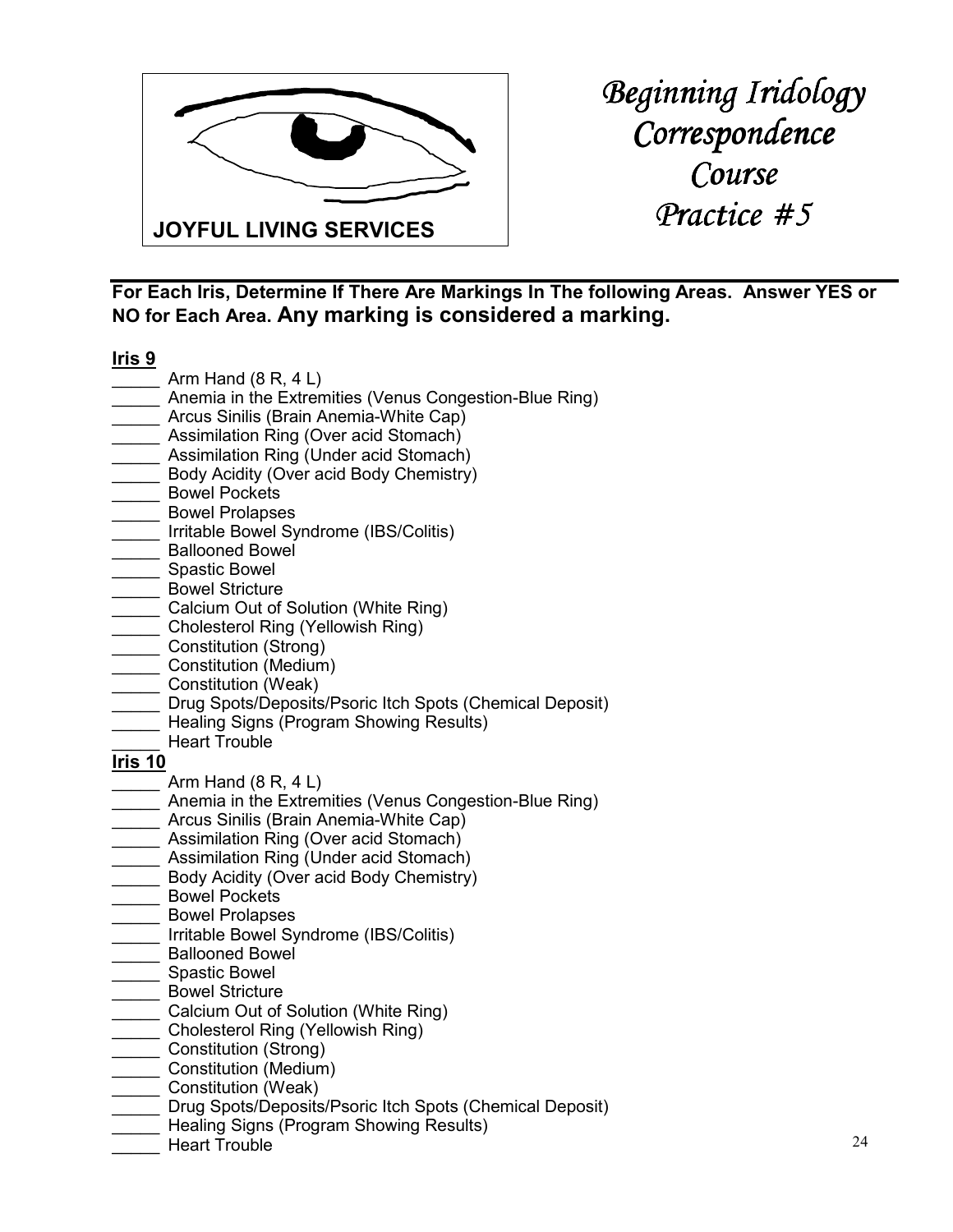

*Beginning Iridology Correspondence Course Practice #6 Practice #6* 

**For Each Iris, Determine If There Are Markings In The following Areas. Answer YES or NO for Each Area. Any marking is considered a marking.**

|               | Irritation of Nervous System (Stressed Out)                     |
|---------------|-----------------------------------------------------------------|
|               | Lesions/Lacunae (Open) (Inherent Weaknesses)                    |
|               | Lesions/Lacunae (Closed) (Inherent Weaknesses)                  |
|               | Lymphatic Rosary (Allergies, Hay fever, Weakened Immune System) |
|               | Nerve/Stress/Sensitivity Rings (Stress Affecting Body)          |
|               | <b>Personality Typing (Introvert)</b>                           |
|               | <b>Personality Typing (Extrovert)</b>                           |
|               | Poor Nerve Supply (Broken Autonomic Nerve Wreath)               |
|               | Pupil (Enlarged)                                                |
|               | Pupil (Small)                                                   |
|               | Pupil (Irregular)                                               |
|               | Radii Solaris (Minor) - (Toxic Lines, Parasites, Liver Lines)   |
|               | Radii Solaris (Major) - (Toxic Lines, Parasites, Liver Lines)   |
|               | Scurf Rim (Poor Skin Elimination)                               |
|               | Sodium Ring/Venus Congestion (Hardening of the Arteries)        |
| <u>Iris 2</u> |                                                                 |
|               | Irritation of Nervous System (Stressed Out)                     |
|               | Lesions/Lacunae (Open) (Inherent Weaknesses)                    |
|               | Lesions/Lacunae (Closed) (Inherent Weaknesses)                  |
|               | Lymphatic Rosary (Allergies, Hay fever, Weakened Immune System) |
|               | Nerve/Stress/Sensitivity Rings (Stress Affecting Body)          |
|               | Personality Typing (Introvert)                                  |
|               | <b>Personality Typing (Extrovert)</b>                           |
|               | Poor Nerve Supply (Broken Autonomic Nerve Wreath)               |
|               | Pupil (Enlarged)                                                |
|               | Pupil (Small)                                                   |
|               | Pupil (Irregular)                                               |
|               | Radii Solaris (Minor) - (Toxic Lines, Parasites, Liver Lines)   |
|               | Radii Solaris (Major) - (Toxic Lines, Parasites, Liver Lines)   |
|               | Scurf Rim (Poor Skin Elimination)                               |
|               | Sodium Ring/Venus Congestion (Hardening of the Arteries)        |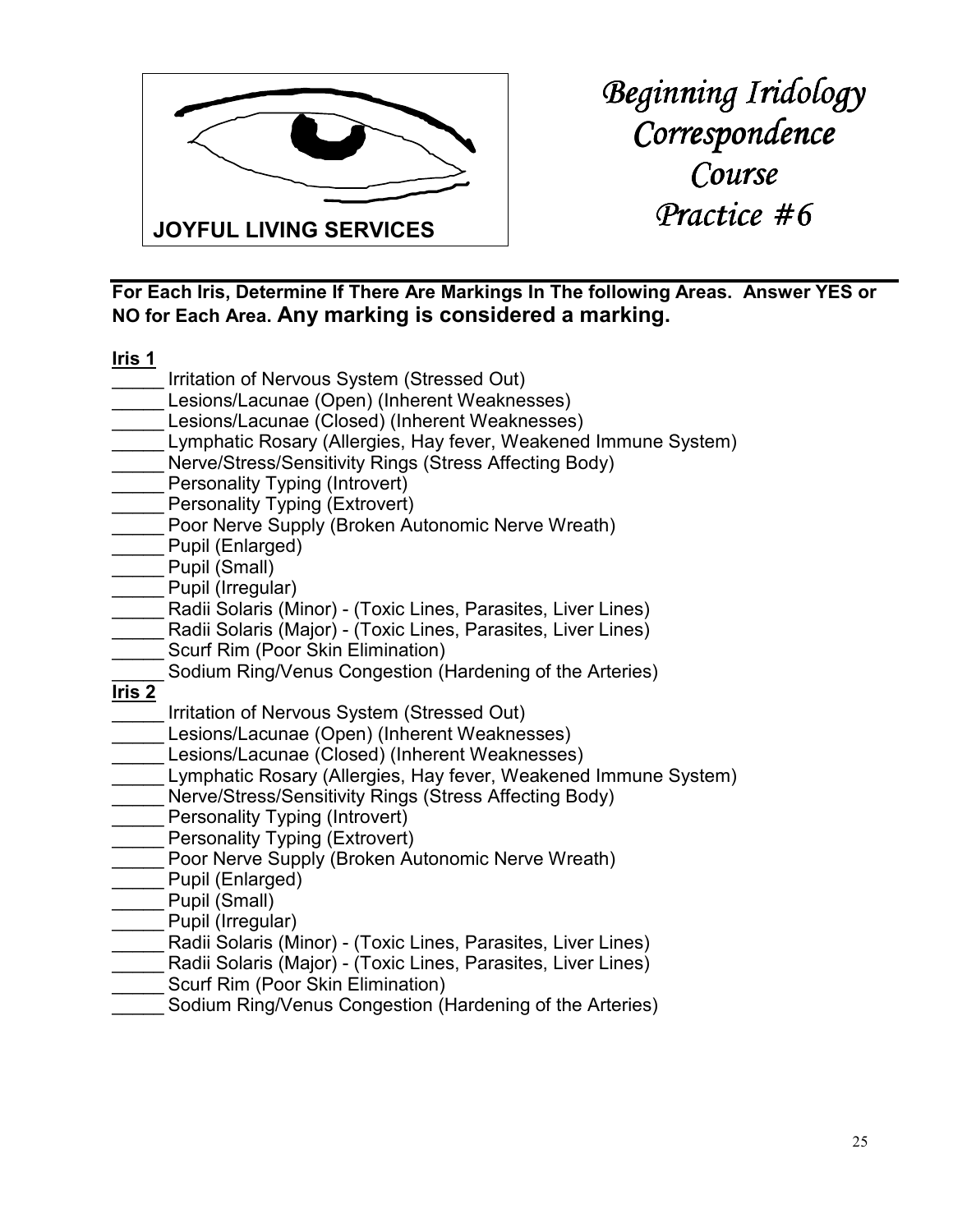

*Beginning Iridology Correspondence Course Practice #6 Practice #6* 

**For Each Iris, Determine If There Are Markings In The following Areas. Answer YES or NO for Each Area. Any marking is considered a marking.**

|                   | Irritation of Nervous System (Stressed Out)                     |
|-------------------|-----------------------------------------------------------------|
|                   | Lesions/Lacunae (Open) (Inherent Weaknesses)                    |
|                   | Lesions/Lacunae (Closed) (Inherent Weaknesses)                  |
|                   | Lymphatic Rosary (Allergies, Hay fever, Weakened Immune System) |
|                   | Nerve/Stress/Sensitivity Rings (Stress Affecting Body)          |
|                   | <b>Personality Typing (Introvert)</b>                           |
|                   | Personality Typing (Extrovert)                                  |
|                   | Poor Nerve Supply (Broken Autonomic Nerve Wreath)               |
|                   | Pupil (Enlarged)                                                |
|                   | Pupil (Small)                                                   |
|                   | Pupil (Irregular)                                               |
|                   | Radii Solaris (Minor) - (Toxic Lines, Parasites, Liver Lines)   |
|                   | Radii Solaris (Major) - (Toxic Lines, Parasites, Liver Lines)   |
|                   | Scurf Rim (Poor Skin Elimination)                               |
|                   | Sodium Ring/Venus Congestion (Hardening of the Arteries)        |
| lris <sub>4</sub> |                                                                 |
|                   | Irritation of Nervous System (Stressed Out)                     |
|                   | Lesions/Lacunae (Open) (Inherent Weaknesses)                    |
|                   | Lesions/Lacunae (Closed) (Inherent Weaknesses)                  |
|                   | Lymphatic Rosary (Allergies, Hay fever, Weakened Immune System) |
|                   | Nerve/Stress/Sensitivity Rings (Stress Affecting Body)          |
|                   | Personality Typing (Introvert)                                  |
|                   | <b>Personality Typing (Extrovert)</b>                           |
|                   | Poor Nerve Supply (Broken Autonomic Nerve Wreath)               |
|                   | Pupil (Enlarged)                                                |
|                   | Pupil (Small)                                                   |
|                   | Pupil (Irregular)                                               |
|                   | Radii Solaris (Minor) - (Toxic Lines, Parasites, Liver Lines)   |
|                   | Radii Solaris (Major) - (Toxic Lines, Parasites, Liver Lines)   |
|                   | Scurf Rim (Poor Skin Elimination)                               |
|                   | Sodium Ring/Venus Congestion (Hardening of the Arteries)        |
|                   |                                                                 |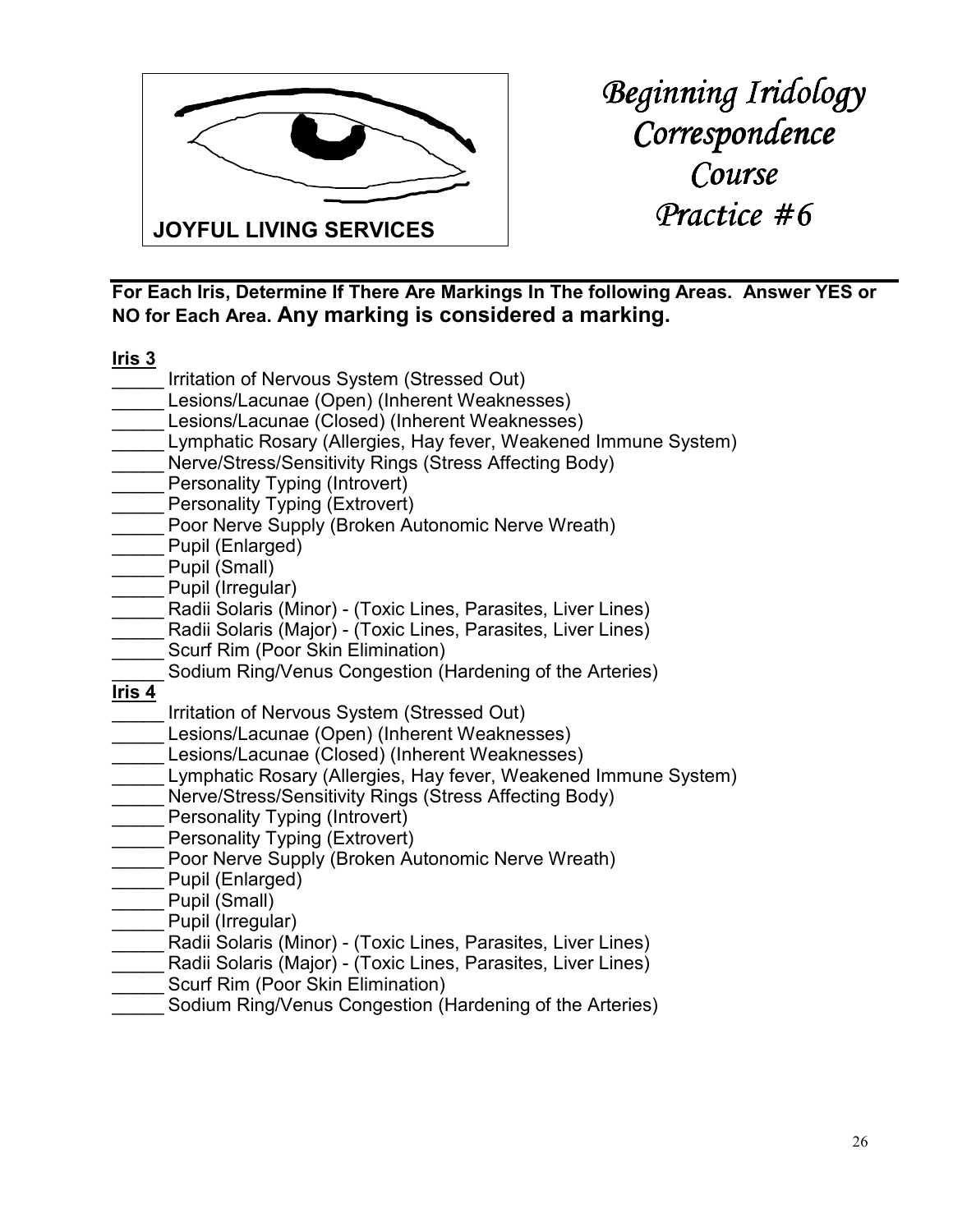

**For Each Iris, Determine If There Are Markings In The following Areas. Answer YES or NO for Each Area. Any marking is considered a marking.**

|                   | Irritation of Nervous System (Stressed Out)                     |
|-------------------|-----------------------------------------------------------------|
|                   | Lesions/Lacunae (Open) (Inherent Weaknesses)                    |
|                   | Lesions/Lacunae (Closed) (Inherent Weaknesses)                  |
|                   | Lymphatic Rosary (Allergies, Hay fever, Weakened Immune System) |
|                   | Nerve/Stress/Sensitivity Rings (Stress Affecting Body)          |
|                   | Personality Typing (Introvert)                                  |
|                   | Personality Typing (Extrovert)                                  |
|                   | Poor Nerve Supply (Broken Autonomic Nerve Wreath)               |
|                   | Pupil (Enlarged)                                                |
|                   | Pupil (Small)                                                   |
|                   | Pupil (Irregular)                                               |
|                   | Radii Solaris (Minor) - (Toxic Lines, Parasites, Liver Lines)   |
|                   | Radii Solaris (Major) - (Toxic Lines, Parasites, Liver Lines)   |
|                   | Scurf Rim (Poor Skin Elimination)                               |
|                   | Sodium Ring/Venus Congestion (Hardening of the Arteries)        |
| Iris <sub>6</sub> |                                                                 |
|                   | Irritation of Nervous System (Stressed Out)                     |
|                   | Lesions/Lacunae (Open) (Inherent Weaknesses)                    |
|                   | Lesions/Lacunae (Closed) (Inherent Weaknesses)                  |
|                   | Lymphatic Rosary (Allergies, Hay fever, Weakened Immune System) |
|                   | Nerve/Stress/Sensitivity Rings (Stress Affecting Body)          |
|                   | Personality Typing (Introvert)                                  |
|                   | <b>Personality Typing (Extrovert)</b>                           |
|                   | Poor Nerve Supply (Broken Autonomic Nerve Wreath)               |
|                   | Pupil (Enlarged)                                                |
|                   | Pupil (Small)                                                   |
|                   | Pupil (Irregular)                                               |
|                   | Radii Solaris (Minor) - (Toxic Lines, Parasites, Liver Lines)   |
|                   | Radii Solaris (Major) - (Toxic Lines, Parasites, Liver Lines)   |
|                   | Scurf Rim (Poor Skin Elimination)                               |
|                   | Sodium Ring/Venus Congestion (Hardening of the Arteries)        |
|                   |                                                                 |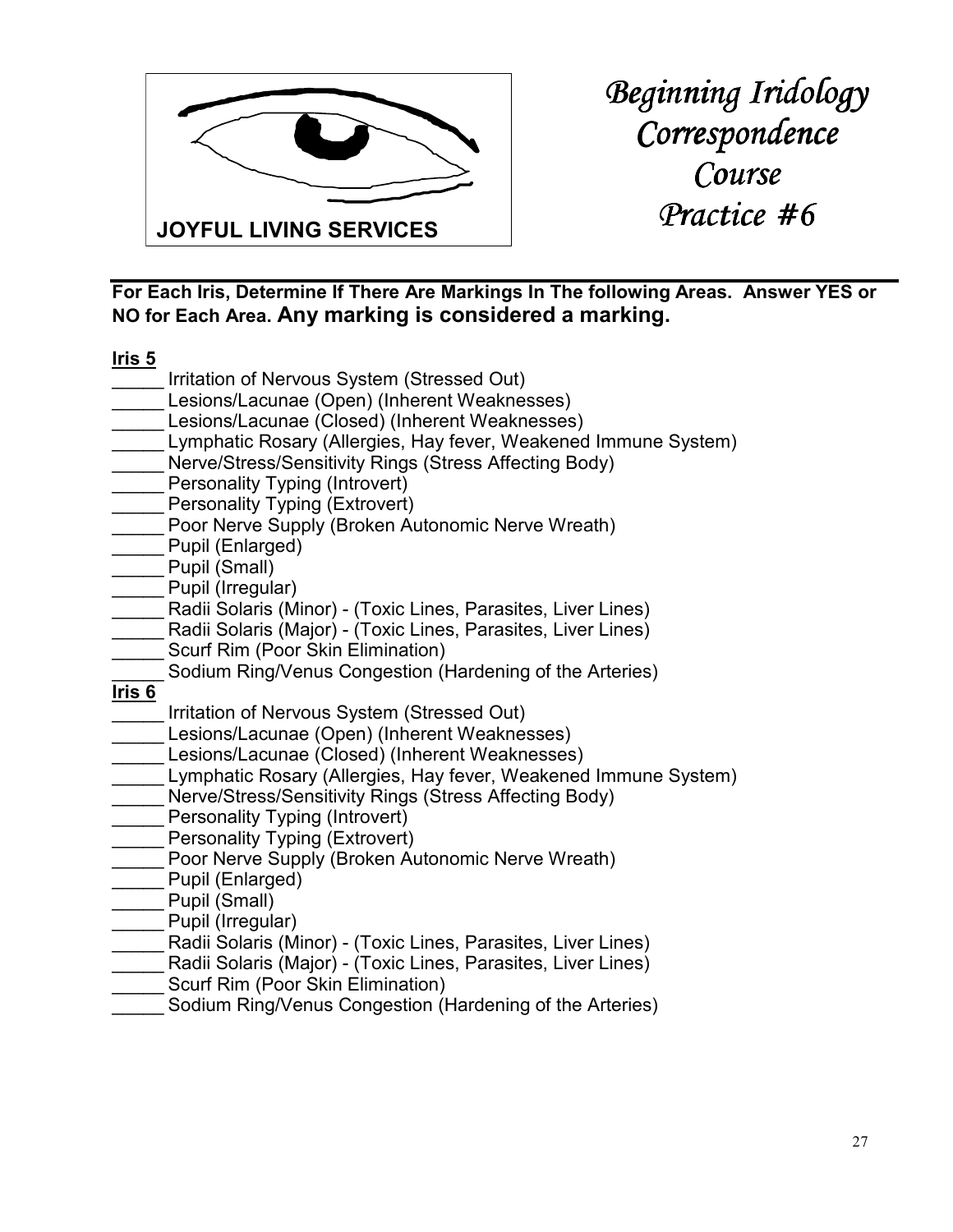

*Beginning Iridology Correspondence Course Practice #6 Practice #6* 

**For Each Iris, Determine If There Are Markings In The following Areas. Answer YES or NO for Each Area. Any marking is considered a marking.**

|               | Irritation of Nervous System (Stressed Out)                     |
|---------------|-----------------------------------------------------------------|
|               | Lesions/Lacunae (Open) (Inherent Weaknesses)                    |
|               | Lesions/Lacunae (Closed) (Inherent Weaknesses)                  |
|               | Lymphatic Rosary (Allergies, Hay fever, Weakened Immune System) |
|               | Nerve/Stress/Sensitivity Rings (Stress Affecting Body)          |
|               | Personality Typing (Introvert)                                  |
|               | <b>Personality Typing (Extrovert)</b>                           |
|               | Poor Nerve Supply (Broken Autonomic Nerve Wreath)               |
|               | Pupil (Enlarged)                                                |
|               | Pupil (Small)                                                   |
|               | Pupil (Irregular)                                               |
|               | Radii Solaris (Minor) - (Toxic Lines, Parasites, Liver Lines)   |
|               | Radii Solaris (Major) - (Toxic Lines, Parasites, Liver Lines)   |
|               | Scurf Rim (Poor Skin Elimination)                               |
|               | Sodium Ring/Venus Congestion (Hardening of the Arteries)        |
| <u>Iris 8</u> |                                                                 |
|               | Irritation of Nervous System (Stressed Out)                     |
|               | Lesions/Lacunae (Open) (Inherent Weaknesses)                    |
|               | Lesions/Lacunae (Closed) (Inherent Weaknesses)                  |
|               | Lymphatic Rosary (Allergies, Hay fever, Weakened Immune System) |
|               | Nerve/Stress/Sensitivity Rings (Stress Affecting Body)          |
|               | Personality Typing (Introvert)                                  |
|               | <b>Personality Typing (Extrovert)</b>                           |
|               | Poor Nerve Supply (Broken Autonomic Nerve Wreath)               |
|               | Pupil (Enlarged)                                                |
|               | Pupil (Small)                                                   |
|               | Pupil (Irregular)                                               |
|               | Radii Solaris (Minor) - (Toxic Lines, Parasites, Liver Lines)   |
|               | Radii Solaris (Major) - (Toxic Lines, Parasites, Liver Lines)   |
|               | Scurf Rim (Poor Skin Elimination)                               |
|               | Sodium Ring/Venus Congestion (Hardening of the Arteries)        |